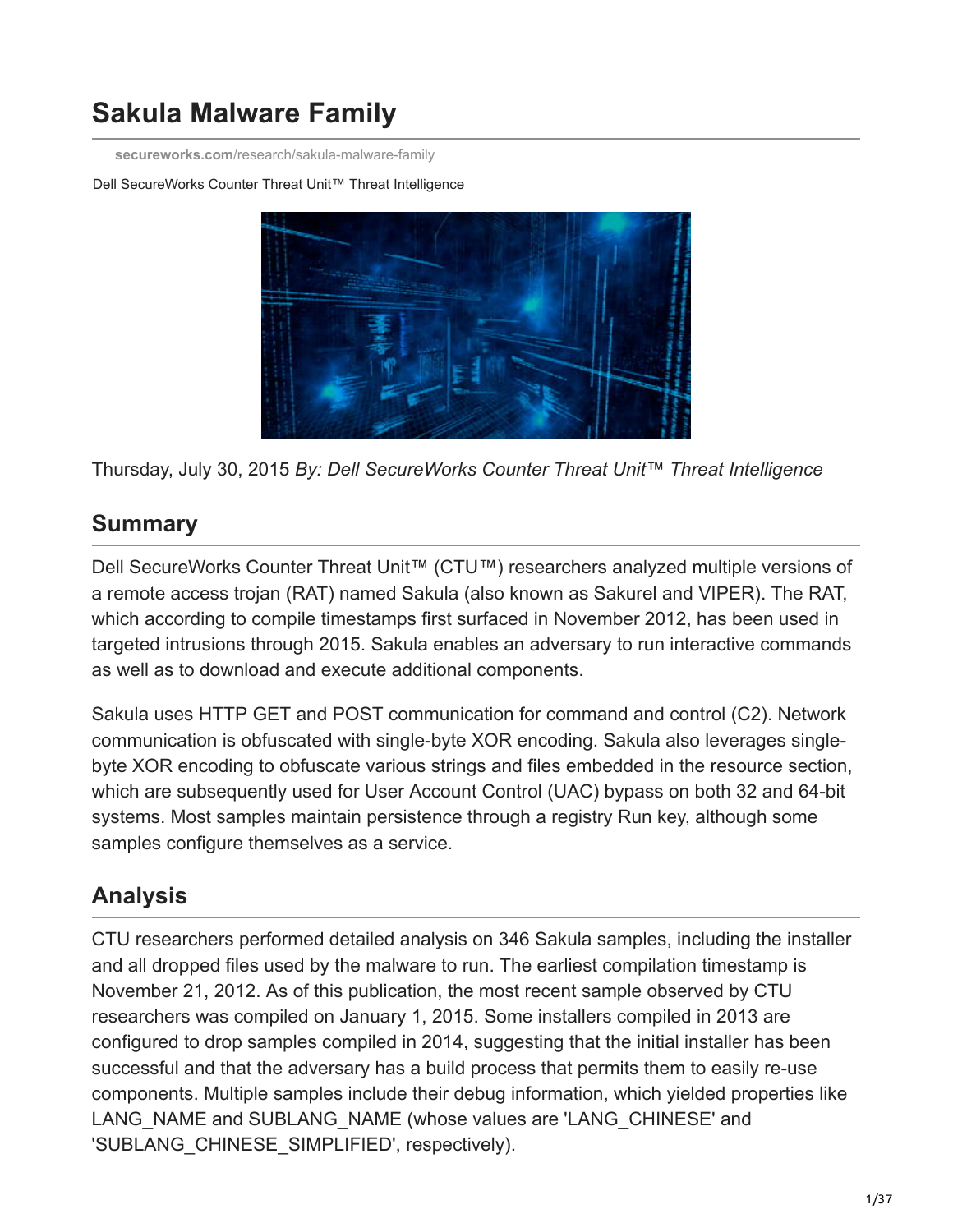### **Delivery**

CTU researchers observed a copy of Sakula being delivered in a strategic web compromise (SWC) that exploited CVE-2014-0322, which was a zero-day vulnerability in Internet Explorer at the time of compromise. A subset of Sakula variants are digitally signed, allowing them to bypass security controls and providing users with a false sense of security that the software is legitimate. Table 1 lists the publisher names, thumbprints, and serial numbers used by Sakula to digitally sign its installer component.

| Publisher                           | Thumbprint                               | Serial number                                            |
|-------------------------------------|------------------------------------------|----------------------------------------------------------|
| <b>Career Credit</b><br>Co          | 3203BA1693B76FCB68D33BE0B9E8F312EE97A9B9 | 01 A5 D9 59 95<br>19 B1 BA FC FA<br>D0 E8 0B 6D 67<br>35 |
| <b>DTOPTOOLZ</b><br>Co.             | 6E752358D18B8B401A764ABE1AB9D6D5B42332C8 | 47 D5 D5 37 2B<br>CB 15 62 B4 C9<br>F4 C2 BD F1 35<br>87 |
| <b>MICRO</b><br><b>DIGITAL INC.</b> | 3E49A89005AA19A9294F919ACE81169A33789638 | 31 06 2E 48 3E<br>01 06 B1 8C 98<br>2F 00 53 18 5C<br>36 |
| <b>NexG</b>                         | 554C8DDCDD782FA3102D750D94551EDC9B8A608F | 5E 3D 76 DC 7E<br>27 3E 2F 31 3F<br>C0 77 58 47 A2<br>A2 |
| <b>SJ SYSTEM</b>                    | 918BF759D590CC2D2240938C1A4310B49DB2ACC0 | 20 DO EE 42 FC<br>90 1E 6B 3A 8F<br>EF E8 C1 E6 08<br>7A |
| U-Tech IT<br>service                | AF7D3EC0D442C555E8E7337C571C2A72B32217D4 | 3A C1 0E 68 F1<br>CE 51 9E 84 DD<br>CD 28 B1 1F A5<br>42 |

*Table 1. Signature properties of certificates used to sign Sakula malware.*

Some installers masqueraded as the following applications and used social engineering to convince users that the applications were required to do business:

- Adobe Self Extractor
- CITRIX Access Gateway Secure Input
- Juniper SSL VPN ActiveX Plugin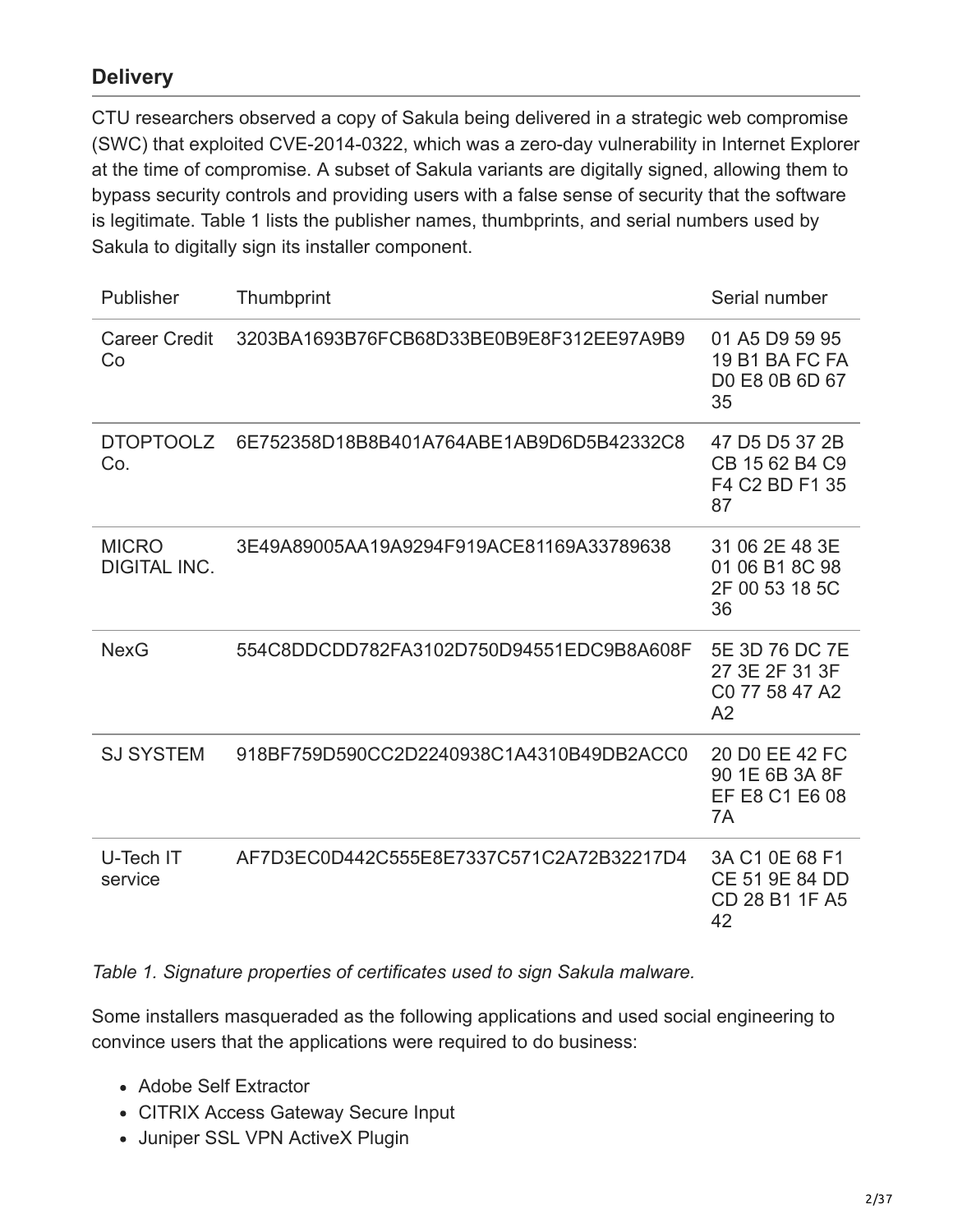- Microsoft Hotfix
- Security Exchange Mail Exchange ActiveX Control

Figures 1 through 5 show the status windows that the Sakula installers display to victims.

| <b>Preparing installation</b>                                                                |     |
|----------------------------------------------------------------------------------------------|-----|
| This may Take a few minutes depending on your processor speed and hardware<br>configuration. |     |
| Installing files                                                                             | 55% |
|                                                                                              |     |

*Figure 1. Screenshot of Sakula installer purporting to be installing Adobe software. (Source: Dell SecureWorks)*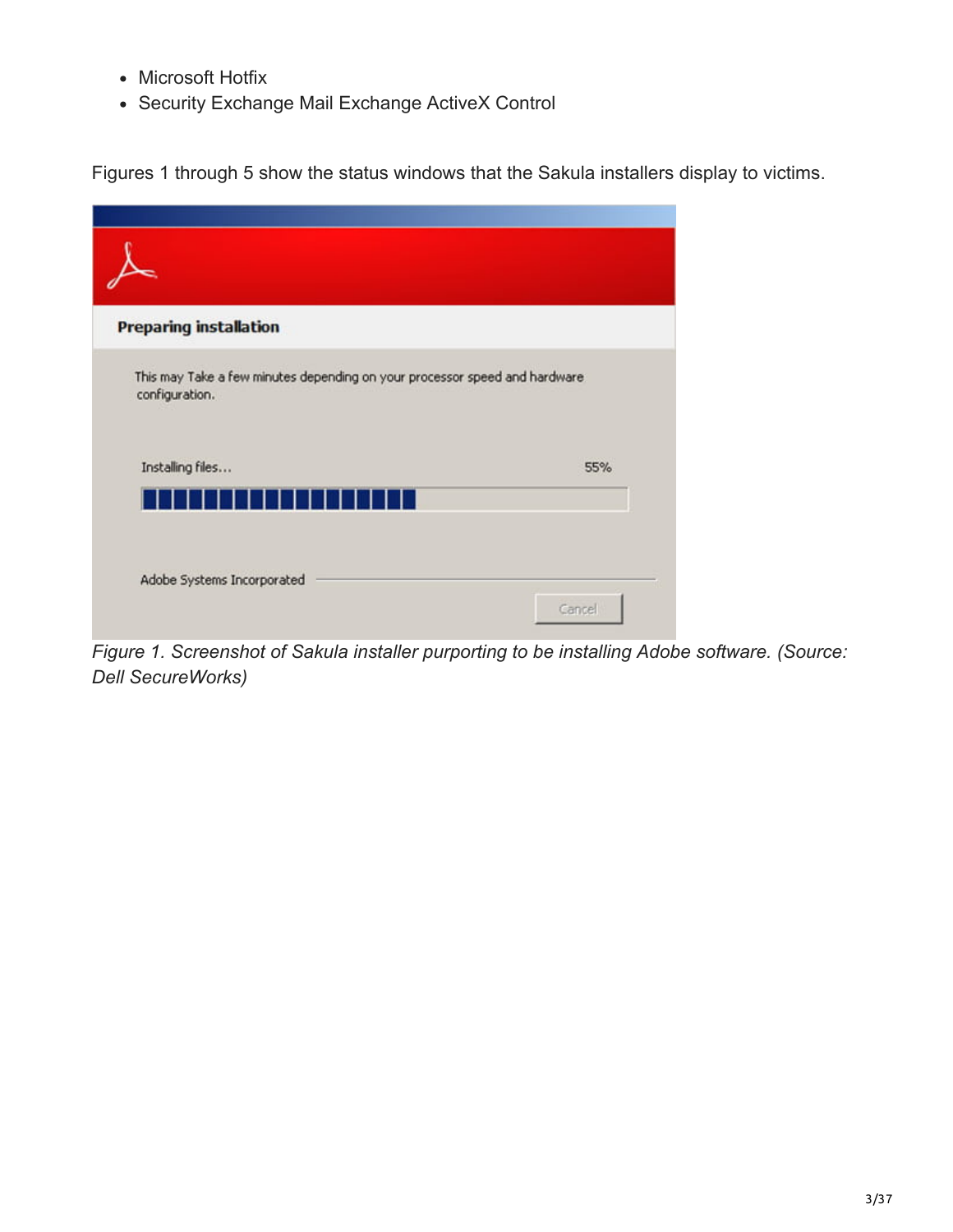| <b>EVER VIGILANT</b>                                                                         | NETWORKS |
|----------------------------------------------------------------------------------------------|----------|
| <b>Preparing Installation</b>                                                                |          |
| This may Take a few minutes depending on your processor speed and hardware<br>configuration. |          |
| Installing files                                                                             | 80%      |
|                                                                                              |          |
|                                                                                              |          |
| Juniper Networks, Inc.                                                                       |          |
|                                                                                              | Cancel   |

*Figure 2. Screenshot of Sakula installer purporting to be installing Juniper software. (Source: Dell SecureWorks)*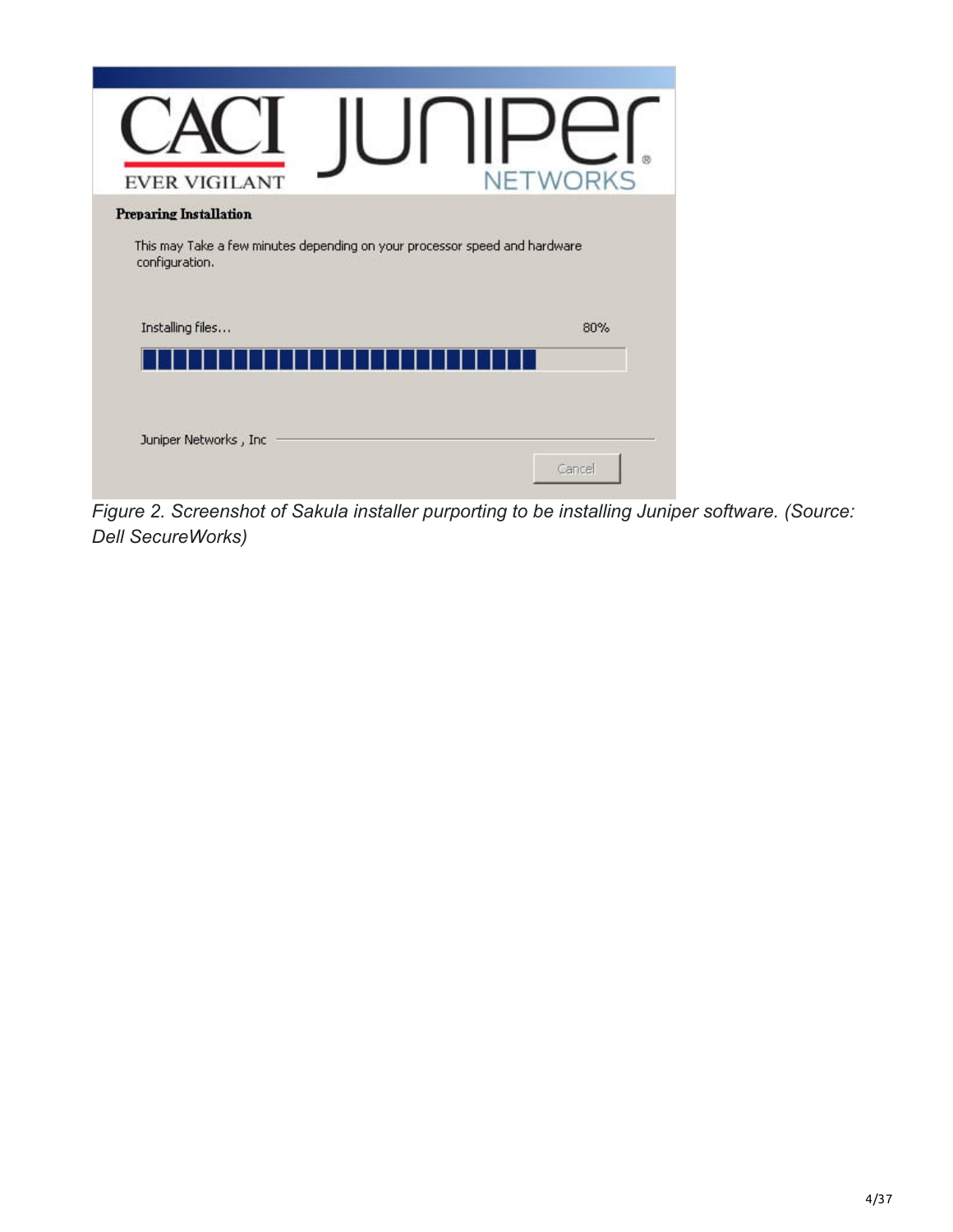

*Figure 3. Screenshot of Sakula installer purporting to be installing Exchange software. (Source: Dell SecureWorks)*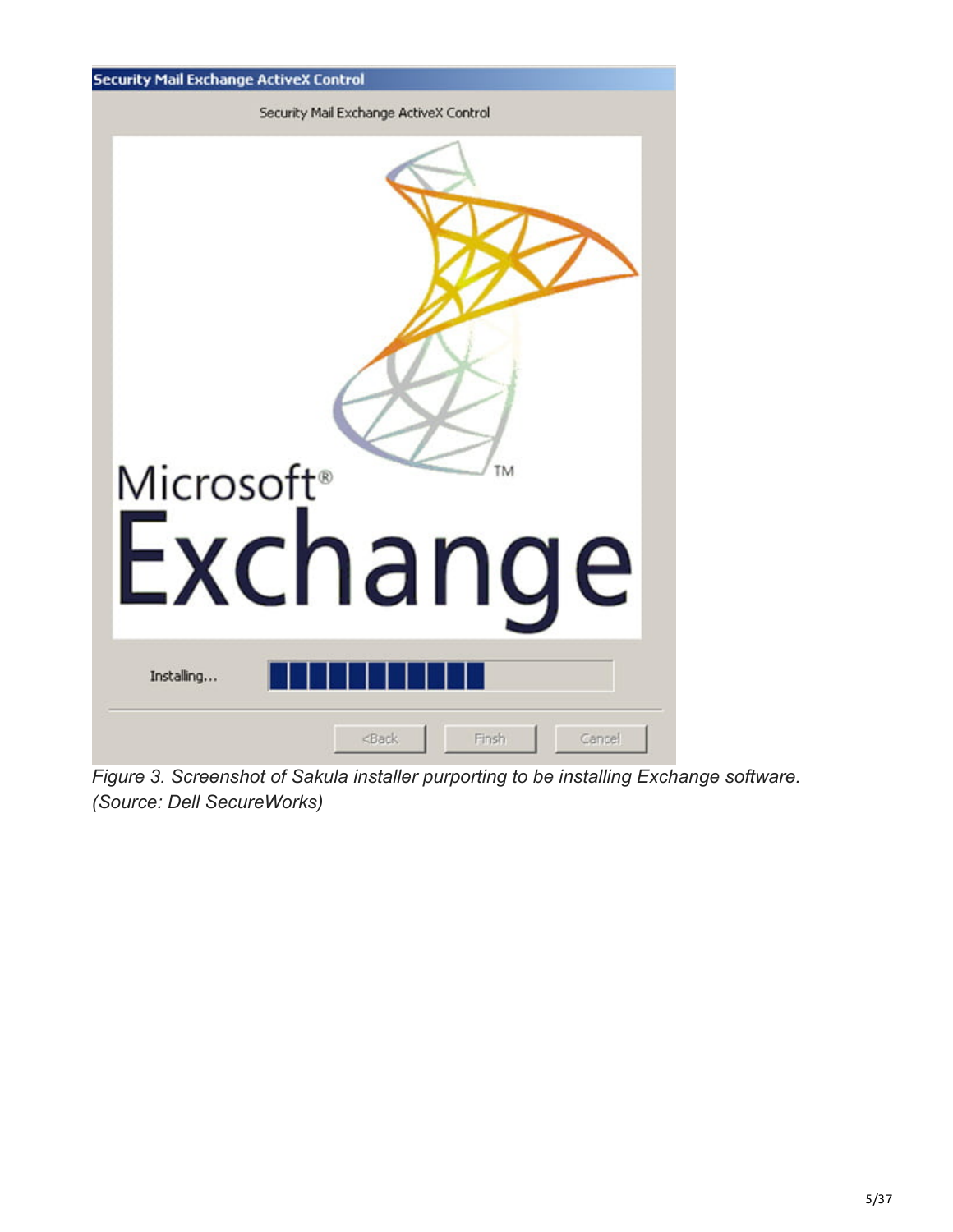| <b>NETWORKS</b>                                                            |
|----------------------------------------------------------------------------|
|                                                                            |
| This may Take a few minutes depending on your processor speed and hardware |
|                                                                            |
| 70%                                                                        |
|                                                                            |
|                                                                            |
|                                                                            |
|                                                                            |

*Figure 4. Screenshot of Sakula installer purporting to be installing Juniper software. (Source: Dell SecureWorks)*

| <b>Secure Microsoft ActiveX Control</b> |
|-----------------------------------------|
| Secure Microsoft ActiveX Control        |
| <b>Microsoft</b>                        |
| Installing                              |
| <back<br>Finsh<br/>Cancel</back<br>     |

*Figure 5. Screenshot of Sakula installer purporting to be installing a Microsoft ActiveX Control. (Source: Dell SecureWorks)*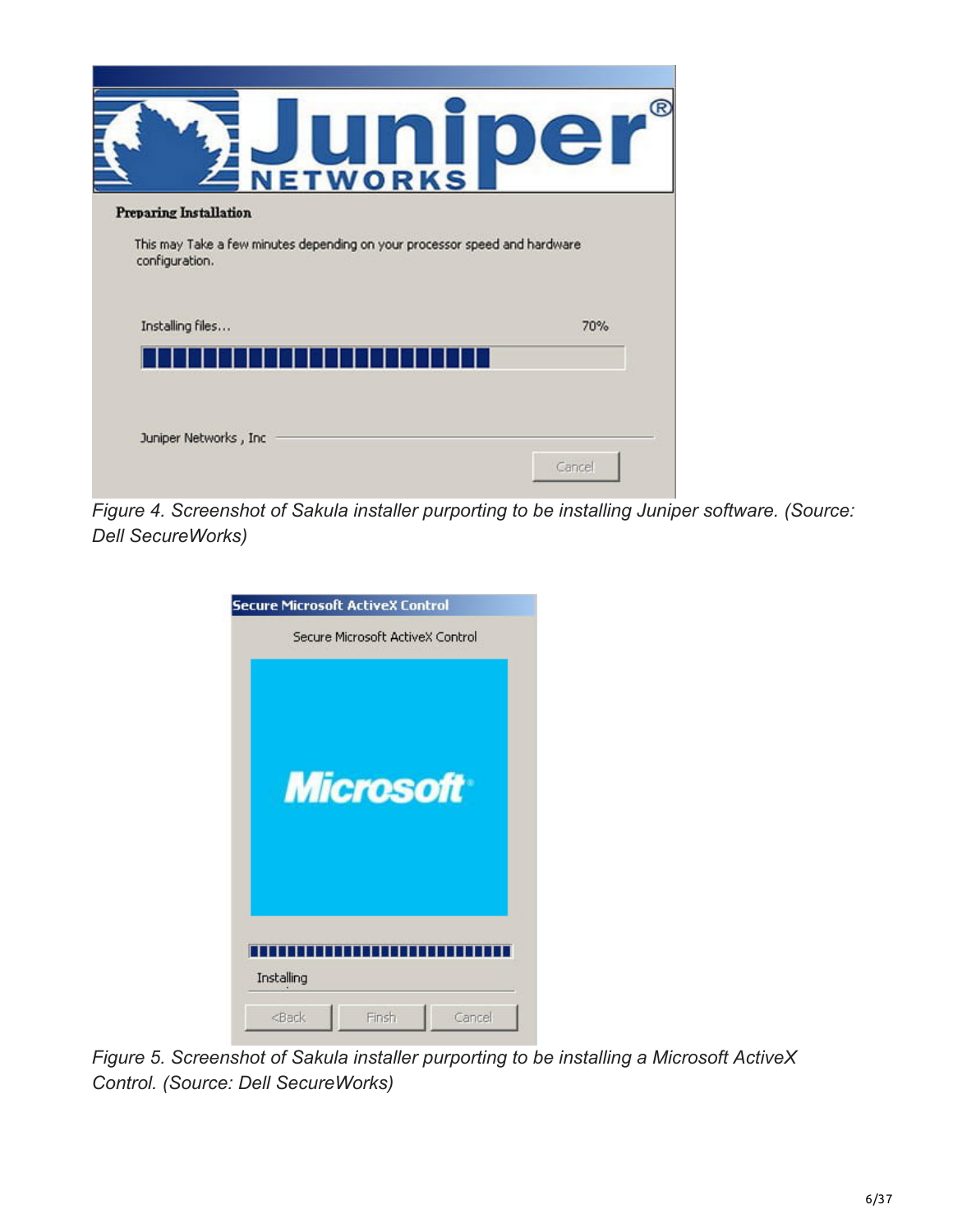### **Installation**

In most of the samples collected by the CTU research team, Sakula maintains persistence by setting the registry Run key (SOFTWARE\Microsoft\Windows\CurrentVersion\Run\) in either the HKLM or HKCU hive. The hive decision is based on the installer's ability to write to the %TEMP% directory. Through 2013, registry persistence was set using standard Windows APIs. In the samples compiled in 2014, the adversary switched to adding the Run key by invoking cmd.exe:

cmd.exe /c reg add %s\Software\Microsoft\Windows\CurrentVersion\Run /v "%s" /t REG\_SZ /d "%s"

The registry value and filename vary by sample. CTU researchers extracted the following parameters:

Values:

- MicroMedia
- JuniperACX
- MicroSoftMedia
- CCPUpdate
- SenseSvc

#### Filenames:

- MediaCenter.exe
- AdobeUpdate.exe
- JuniperSafeACX.exe
- MicroPlayerUpdate.exe
- CitrixReciever.exe
- SensrSvc.exe
- SensrSvc2013.exe
- MicroSoftSecurityLogin.ocx
- Utmm.ocx
- Sweep.exe
- pdfforie.exe
- shiape.exe

In the cases where Sakula does not use a registry key for persistence, it attempts to set itself up as a service (see Table 2). It invokes itself by calling WinExec with the "net start %s" argument (without quotes), where "%s" is the service name.

Service name Service description Filename and location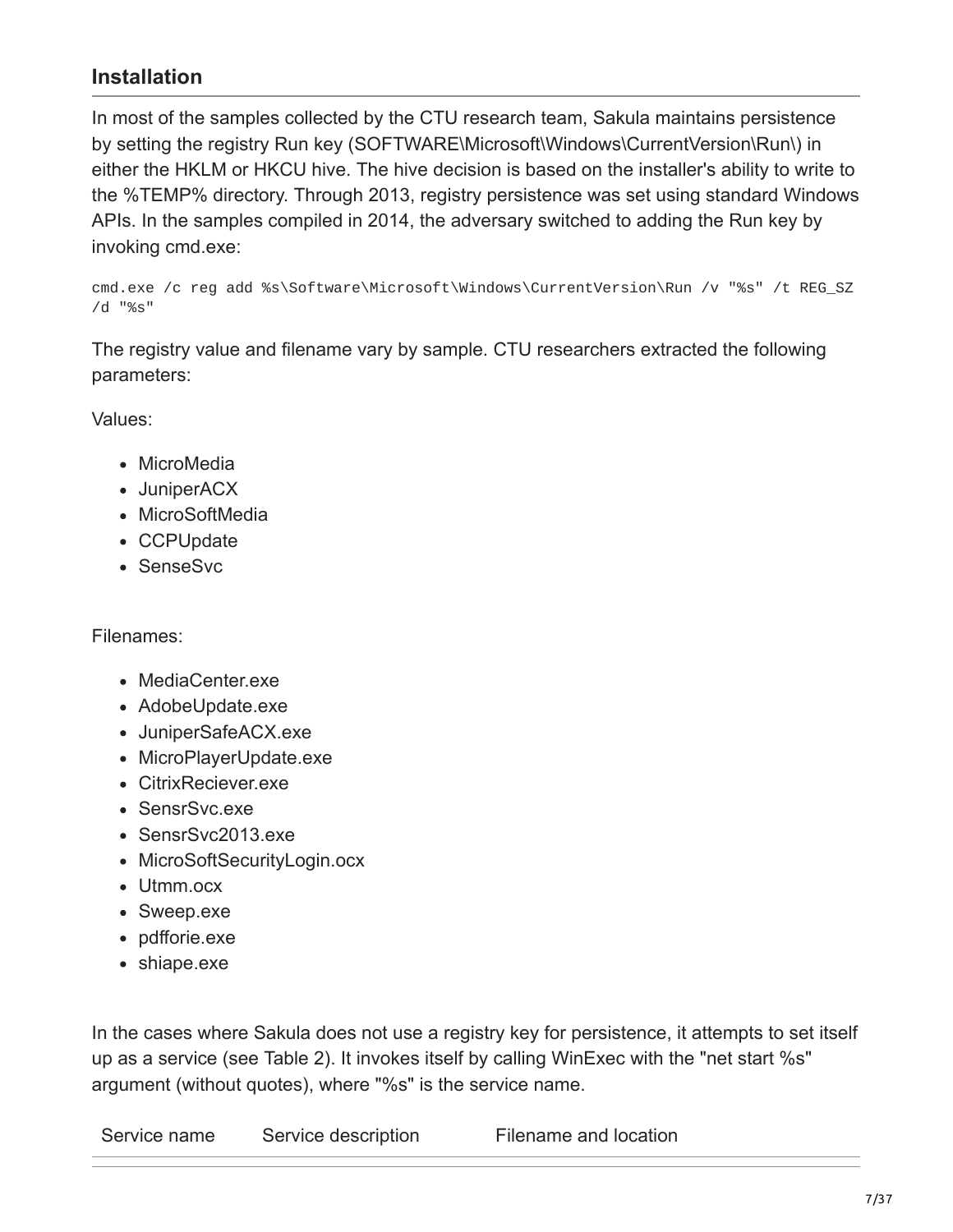| AppleService          | <b>Apple Application</b><br>Service. | C:\WINDOWS\system32\AppleService.exe |
|-----------------------|--------------------------------------|--------------------------------------|
| Office Auto<br>Update | Microsoft Office Auto<br>Update.     | C:\WINDOWS\system32\Sweep.exe        |

*Table 2. Properties used by Sakula when setting itself up as a service.*

Other than the service setup, the resident file location is fairly consistent across all samples. Most Sakula samples install their components within a directory under %TEMP%. The actual value of the environment variable is identified by an API call to ExpandEnvironmentStringsA. Three of the analyzed samples placed files in %APPDATA%, while the remaining Sakula samples placed files in a directory under %ALLUSERSPROFILE%. A small number of samples did not use an additional subdirectory. CTU researchers discovered Sakula files being installed under the following directory paths:

- %TEMP%\MicroMedia\
- %TEMP%\JuniperACX\
- %TEMP%\MicroMedia\
- %TEMP%\MicroSoftMedia\
- %ALLUSERSPROFILE%\MicroMediaCCP\
- %TEMP%\
- %ALLUSERSPROFILE%\
- %APPDATA%\

The 2014 samples maintain persistence with the same

SOFTWARE\Microsoft\Windows\CurrentVersion\Run\ registry key, but Sakula leverages DLL side-loading, which involves running a legitimate, typically digitally signed, program that loads a malicious DLL. The legitimate application is a digitally signed sample of Kaspersky Anti-Virus (AV) 6.0 for Windows Workstations. When the Kaspersky application is run, it loads a file named msi.dll, which is located within the same directory. The msi.dll file is configured to read and XOR-decode setup.msi, also located in the same directory, and run it in memory. The XOR-decode process, which skips zeroes, uses the single-byte key 0x88.

The 2015 sample differs from the 2014 samples in the files used and how the persistence mechanism is executed. Instead of the Kaspersky application, the 2015 sample uses a legitimately signed file from McAfee's Outlook Scan About Box application. Sakula names this file either MicroWhoknow.dll or Emabout.dll. There are two additional files within the same directory. The first, shutil.dll, is loaded by MicroWhoknow.dll or Emabout.dll and is configured to read and XOR-decrypt Thumbs.db using the same XOR key value as setup.msi. The other is the registry key used for persistence, which uses VBScript to call cmd.exe to run a DLL via the rundll32 application, passing the Plugupdate export within the MicroWhoKnow.dll as its entry point: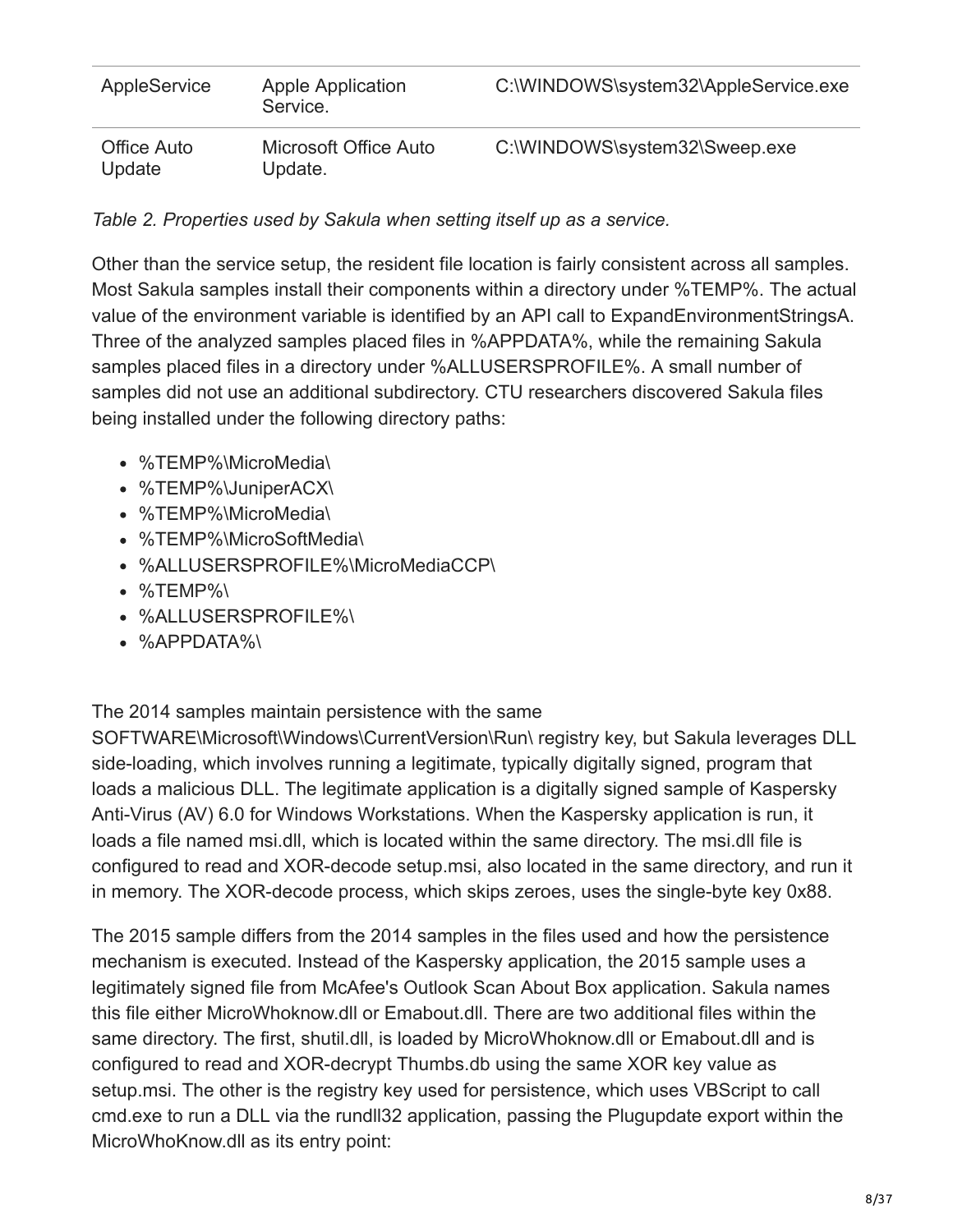HKU\Software\Microsoft\Windows\CurrentVersion\Run\MicroWhoknow: "mshta vbscript:CreateObject("WScript.Shell").Run("cmd /c cd C:\Users\user\AppData\Local\Temp\MicroWhoknow && rundll32 MicroWhoknow.dll Plugupdate",0)(window.close)"

Multiple samples contain UAC bypass code for both 32 and 64-bit systems. The UAC bypass code is stored as 'DAT' in the file's resource section. The two DLLs are stored in separate items, identified as 101 and 102. The files are single-byte XOR-encoded with the value 0x24. The decode process skips hex bytes identical to the XOR key and zeroes. Based on whether the compromised system is 32-bit or 64-bit, the appropriate file is written and run using cmd.exe calling rundll32 on the DLL with the PlayWin32 or PlayWin64 export.

Persistence for the UAC bypass DLL file is maintained via a

SOFTWARE\Microsoft\Windows\CurrentVersion\Run\ registry key in the HKLM or HKCU hive, with the value "CCPUpdate". Other Sakula variants temporarily write the files to disk and execute each time the main Sakula application is called. In these cases, the temporary file is written to the %TEMP% directory, and the filename is a combination of numbers generated from a call to GetTickCount and the '.dat' extension (e.g., 2225260.dat). In some instances, the filename is prefaced with the word "Center" (e.g., Center509671.dat).

In a small group of Sakula samples from 2013, the install process also modified the hosts file to point some of the victim's subdomains to various IP addresses within the victim's own organization. The malware also registered a file as a command component within the registry.

In the Sakula samples where the install process performed cleanup, the malware invoked cmd.exe. This process was instantiated by first performing a ping request to localhost to ensure the install process completed before the temporary file was deleted:

C:\WINDOWS\system32\cmd.exe" /c ping 127.0.0.1 & del /q %TEMP%\Center73946.dat

On a subset of samples compiled in 2014, Sakula invoked the default web browser, which loaded a hard-coded URL. This action occurred after the seemingly legitimate application (discussed in the Delivery section) finished installing. Of the following URLs hard-coded within the malware, only the first three appeared to be under the adversary's control:

- http:// www . qzbwcq . com/cookie.html
- http:// sharepoint-vaeit . com/login.php?ref
- http:// extcitrix . we11point . com/vpn/index.php?ref=1
- https:// portal . caci . com/
- https:// webmail . mfa . gov . mn/
- http:// cabinet . gov . mn/mfa-gov/Success.html
- http:// www . bisononthevinayerd . org/BisonOntheVineyard.pdf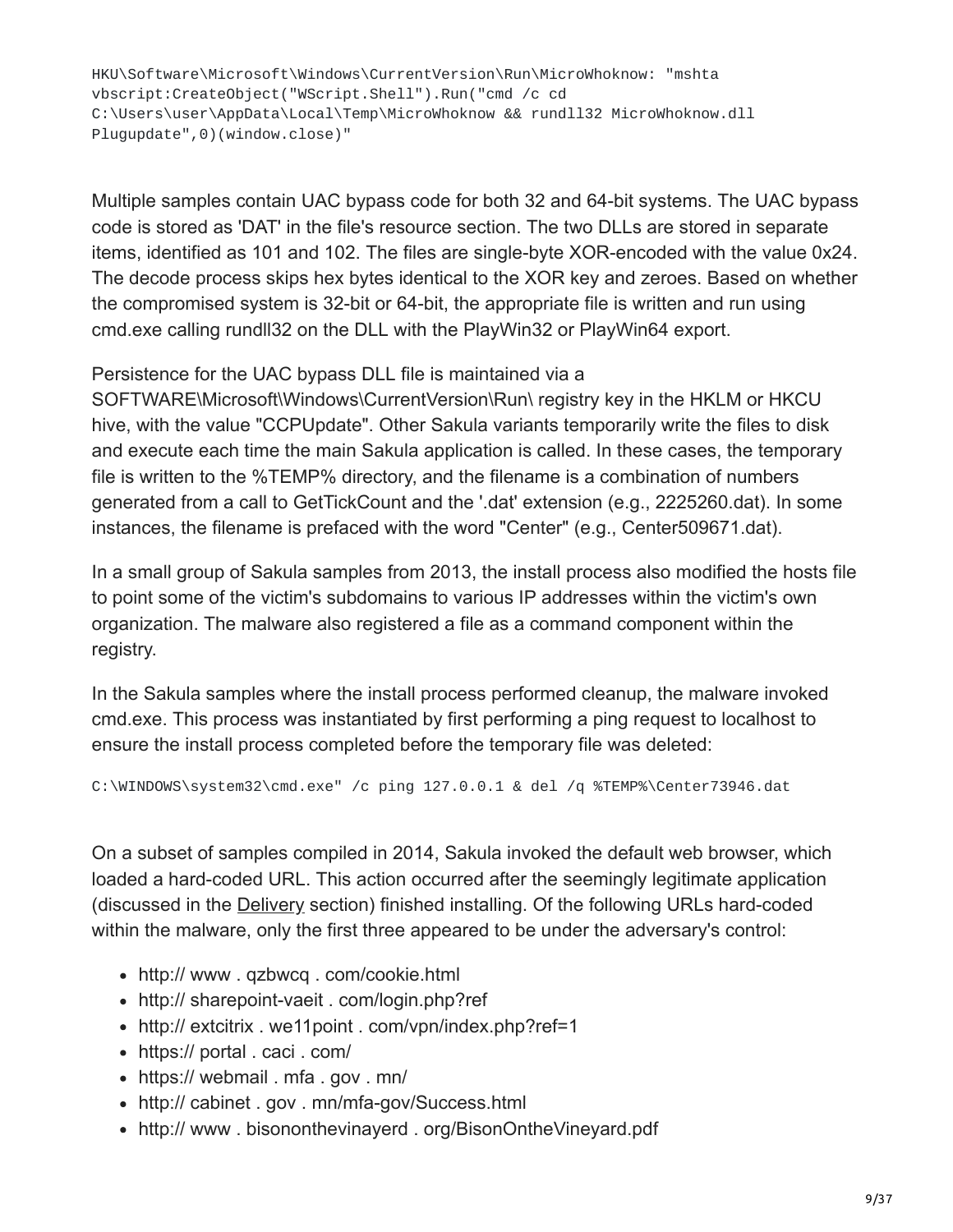# **Capabilities**

Sakula obfuscates many of its strings using single-byte XOR obfuscation. Samples with a 2012 compile timestamp use a key value of either 0x88 or 0x56. Samples compiled in 2013 and 2014 use a key value of 0x56, while the lone 2015 sample uses 0x57.

Core functionality across all Sakula samples is fairly consistent. While there are some minor differences among the samples, Sakula typically implements eight commands (see Table 3).

| Case | Description                                                |
|------|------------------------------------------------------------|
| 1    | Invoke a remote shell via named pipe with optional command |
| 2    | Download and execute (randomly named file in %TEMP%)       |
| 3    | Upload a file by path                                      |
| 4    | Call WinExec on file                                       |
| 5    | Update C2 OR C2 beacon interval                            |
| 6    | Uninstall and exit                                         |
| 7    | Get information about self (PID/filename)                  |
| 8    | Invoke a remote shell OR sleep                             |

*Table 3. Command functionality available in Sakula samples analyzed by CTU researchers.*

The "OR" in Table 3 indicates that the feature for that case varied by sample. For Case 2, the randomly named file is generated each time the command is used. It is sourced from a call to GetTickCount and is appended with ".exe". Case 8 was observed in samples compiled in mid-2013, with the Sleep command introduced in the only 2015 sample identified as of this publication.

### **Command and control**

Sakula uses HTTP GET and POST for command and control, with most samples configured with only one C2 server. The network communications are encoded with the single-byte XOR keys listed in Table 4.

XOR key value Observed sample year (based on compile time)

| 0x59 | 2012 and 2013 |
|------|---------------|
| 0x56 | 2013 and 2014 |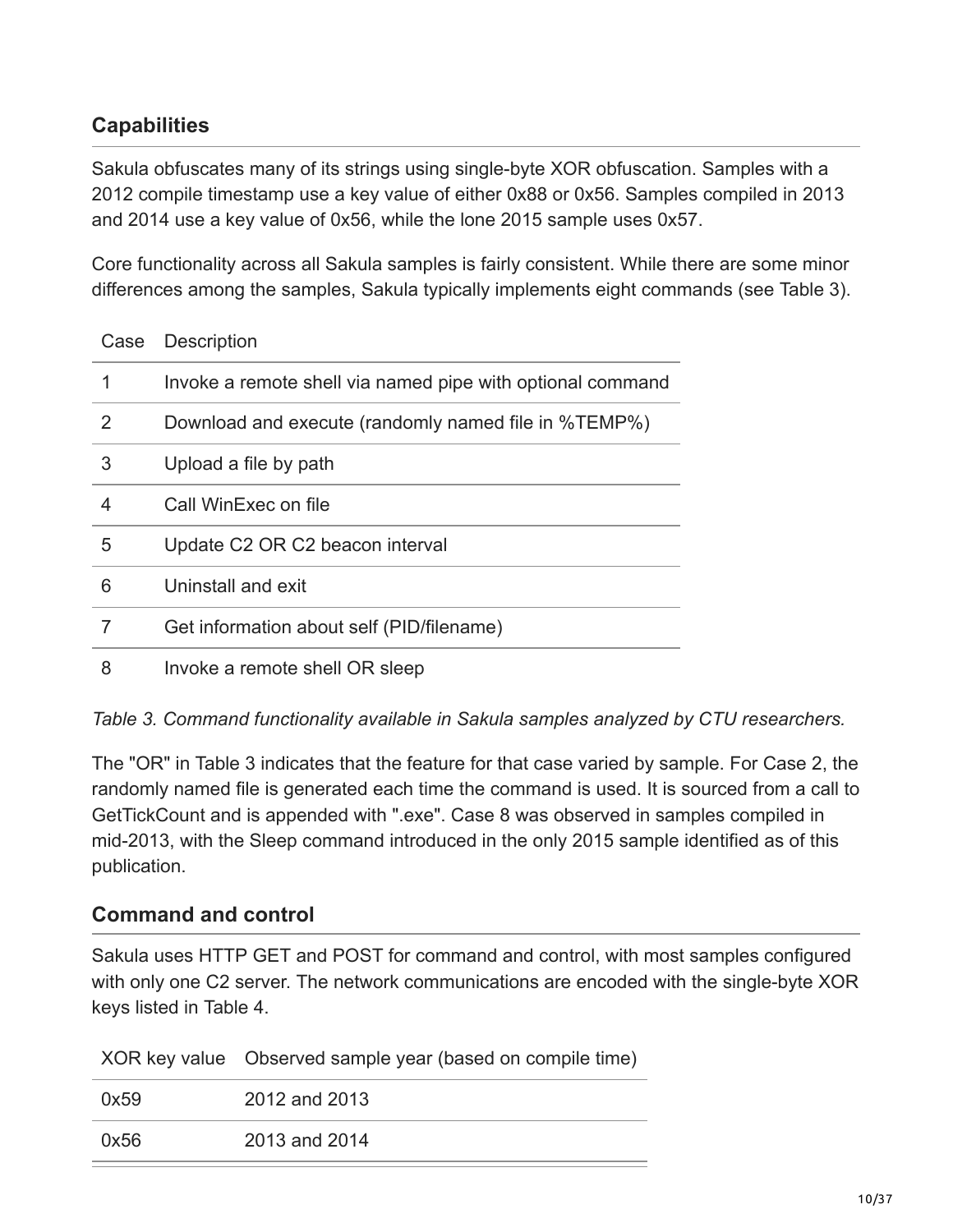| 0x66 | 2014 |
|------|------|
| 0x5C | 2014 |
| 0x7C | 2015 |

*Table 4. Single-byte XOR keys used to decode network traffic.*

The URI patterns used to communicate with the C2 server are fairly consistent across all samples regardless of compile time. Table 5 lists a breakdown of format by HTTP method in the analyzed Sakula samples.

|             | HTTP method URI request format                  |
|-------------|-------------------------------------------------|
| <b>POST</b> | /check.asp?imageid=%s&type=%d                   |
| <b>POST</b> | /newimage.asp?imageid=%s&type=%d&resid=%d       |
| <b>POST</b> | /news/view.asp?cookie=%s&type=%d&vid=%d         |
| <b>POST</b> | /script.asp?imageid=%s&type=%d&resid=%d&nmsg=up |
| <b>POST</b> | /update.asp?cstring=%s&tom=%d&id=%d             |
| <b>POST</b> | /view.asp?cookie=%s&type=%d&vid=%d              |
| <b>GET</b>  | /news/photo/%s.jpg?vid=%d                       |
| <b>GET</b>  | /photo/%s.jpg                                   |
| <b>GET</b>  | /photo/%s.jpg?id=%d                             |
| <b>GET</b>  | /photo/%s.jpg?resid=%d                          |
| <b>GET</b>  | /script.asp?resid=%d&nmsg=del&photoid=%s        |
| <b>GET</b>  | /view.asp?cstring=%s&tom=0&id=%d                |
| <b>GET</b>  | /viewphoto.asp?photoid=%s                       |
| <b>GET</b>  | /viewphoto.asp?resid=%d&photoid=%s              |
| <b>GET</b>  | /x0x/%s.jpg?id=%d                               |

*Table 5. Sakula URI formats by HTTP method. URIs using %s insert a string of characters, and %d insert digits.*

Sakula uses hard-coded User-Agents in its C2 communications but did not mimic standard browser User-Agents until 2014: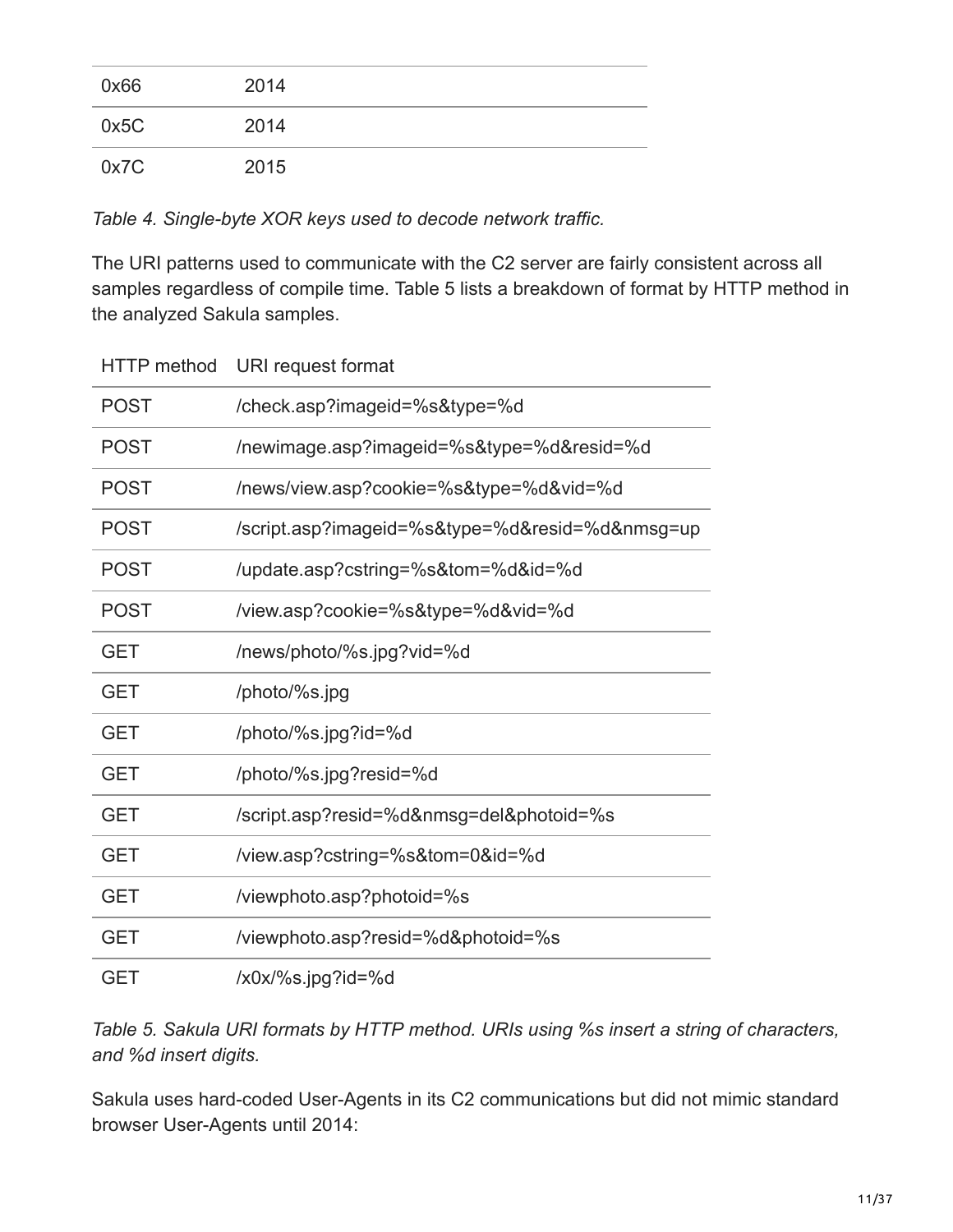- iexplorer
- Mozilla/4.0+(compatible;+MSIE+8.0;+Windows+NT+5.1;+SV1)
- Mozilla/4.0 (compatible; MSIE 8.0; Windows NT 6.1; WOW64; Trident/4.0; SLCC2; .NET CLR 2.0.50727; .NET CLR 3.5.30729; .NET CLR 3.0.30729; Media Center PC 6.0)

# **Conclusion**

The Sakula RAT has been in use since 2012 with very few changes to the code base, which indicates that it is effective in targeted intrusions. Simplistic in nature, the small command set for Sakula allows its operator to actively control a compromised system, download and execute additional components, and hide in plain sight with single-byte XOR-encoded HTTP GET and POST C2 communications.

# **Threat indicators**

The threat indicators in Table 6 can be used to detect activity related to Sakula. The IP addresses and domains may contain malicious content, so consider the risks before opening them in a browser.

| Indicator         | <b>Type</b>    | Context                         |
|-------------------|----------------|---------------------------------|
| 104.128.233.4     | IP<br>address  | Sakula C <sub>2</sub><br>server |
| 115.47.35.117     | IP<br>address  | Sakula C <sub>2</sub><br>server |
| 180.210.206.246   | IP<br>address  | Sakula C <sub>2</sub><br>server |
| 23.27.112.143     | IP<br>address  | Sakula C <sub>2</sub><br>server |
| secure.devpia.com | Domain<br>name | Sakula C <sub>2</sub><br>server |
| login.qzbwcq.com  | Domain<br>name | Sakula C <sub>2</sub><br>server |
| oa.ameteksen.com  | Domain<br>name | Sakula C <sub>2</sub><br>server |
| sinmoung.com      | Domain<br>name | Sakula C <sub>2</sub><br>server |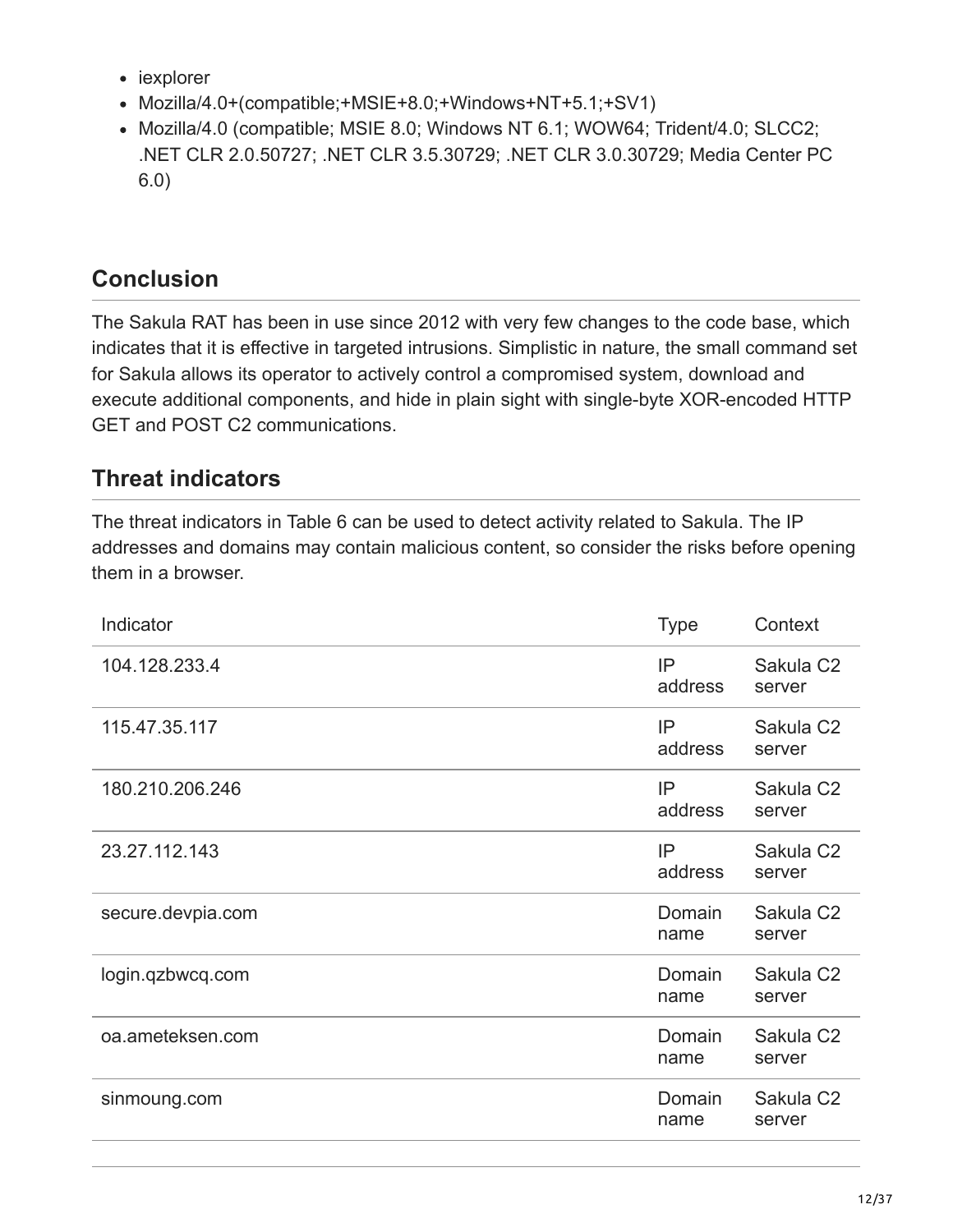| extcitrix.we11point.com                                     | Domain<br>name | Sakula<br>decoy<br>page                                  |
|-------------------------------------------------------------|----------------|----------------------------------------------------------|
| sharepoint-vaeit.com                                        | Domain<br>name | Sakula<br>decoy<br>page                                  |
| citrix.vipreclod.com                                        | Domain<br>name | Sakula C <sub>2</sub><br>server                          |
| update.microsoft.co.kr                                      | Domain<br>name | Sakula C <sub>2</sub><br>server                          |
| web.vipreclod.com                                           | Domain<br>name | Sakula C <sub>2</sub><br>server                          |
| www.huchin.com                                              | Domain<br>name | Sakula C <sub>2</sub><br>server                          |
| www.northpoleroute.com                                      | Domain<br>name | Sakula C <sub>2</sub><br>server                          |
| www.polarroute.com                                          | Domain<br>name | Sakula C <sub>2</sub><br>server                          |
| www.qzbwcq.com                                              | Domain<br>name | Sakula<br>decoy<br>page                                  |
| www.savmpet.com                                             | Domain<br>name | Sakula C <sub>2</sub><br>server                          |
| www.we11point.com                                           | Domain<br>name | Sakula C <sub>2</sub><br>server                          |
| iexplorer                                                   | User-<br>Agent | Hard-<br>coded<br>Sakula<br>User-Agent                   |
| Mozilla/4.0+(compatible;+MSIE+8.0;<br>+Windows+NT+5.1;+SV1) | User-<br>Agent | Hard-<br>coded<br>Sakula<br>User-Agent                   |
| /check.asp?imageid=%s&type=%d                               | <b>URI</b>     | Sakula<br>hard-coded<br><b>POST</b><br>request<br>format |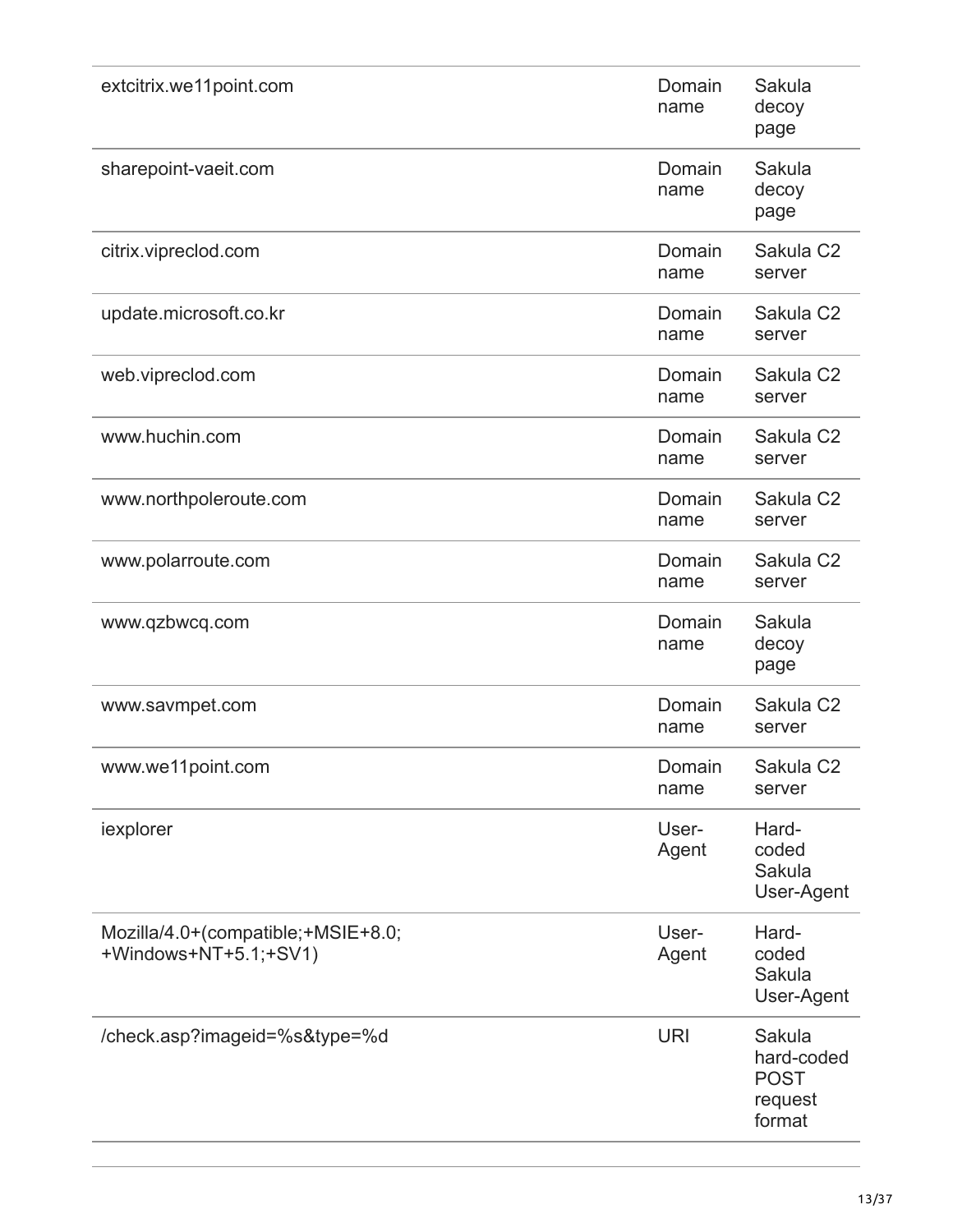| /newimage.asp?imageid=%s&type=%d&resid=%d       | <b>URI</b> | Sakula<br>hard-coded<br><b>POST</b><br>request<br>format |
|-------------------------------------------------|------------|----------------------------------------------------------|
| /news/view.asp?cookie=%s&type=%d&vid=%d         | <b>URI</b> | Sakula<br>hard-coded<br><b>POST</b><br>request<br>format |
| /script.asp?imageid=%s&type=%d&resid=%d&nmsg=up | <b>URI</b> | Sakula<br>hard-coded<br><b>POST</b><br>request<br>format |
| /update.asp?cstring=%s&tom=%d&id=%d             | <b>URI</b> | Sakula<br>hard-coded<br><b>POST</b><br>request<br>format |
| /view.asp?cookie=%s&type=%d&vid=%d              | <b>URI</b> | Sakula<br>hard-coded<br><b>POST</b><br>request<br>format |
| /news/photo/%s.jpg?vid=%d                       | <b>URI</b> | Sakula<br>hard-coded<br><b>GET</b><br>request<br>format  |
| /photo/%s.jpg                                   | <b>URI</b> | Sakula<br>hard-coded<br><b>GET</b><br>request<br>format  |
| /photo/%s.jpg?id=%d                             | <b>URI</b> | Sakula<br>hard-coded<br><b>GET</b><br>request<br>format  |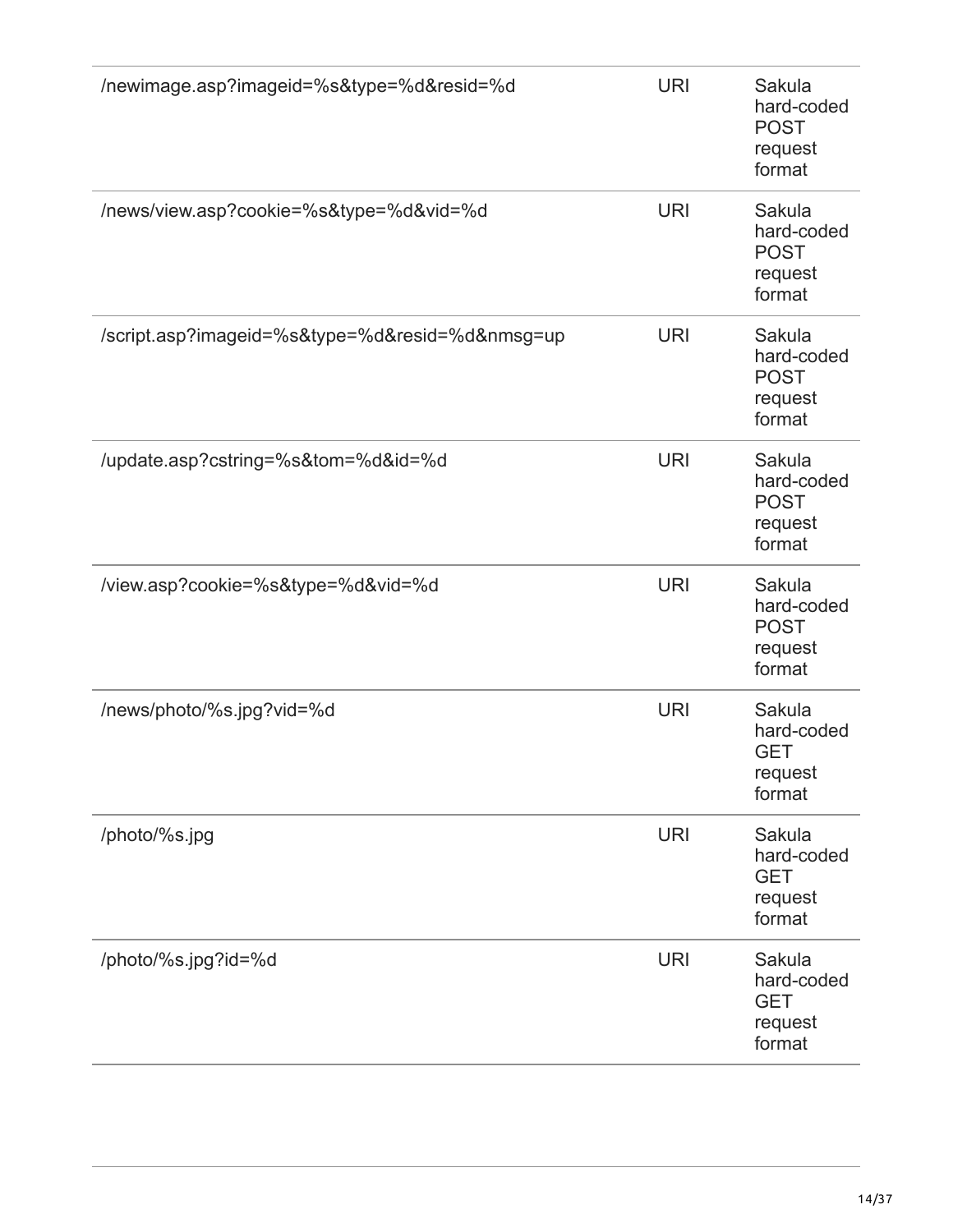| /photo/%s.jpg?resid=%d                   | <b>URI</b>        | Sakula<br>hard-coded<br><b>GET</b><br>request<br>format |
|------------------------------------------|-------------------|---------------------------------------------------------|
| /script.asp?resid=%d&nmsg=del&photoid=%s | <b>URI</b>        | Sakula<br>hard-coded<br><b>GET</b><br>request<br>format |
| /viewphoto.asp?photoid=%s                | <b>URI</b>        | Sakula<br>hard-coded<br><b>GET</b><br>request<br>format |
| /view.asp?cstring=%s&tom=0&id=%d         | <b>URI</b>        | Sakula<br>hard-coded<br><b>GET</b><br>request<br>format |
| /viewphoto.asp?resid=%d&photoid=%s       | <b>URI</b>        | Sakula<br>hard-coded<br><b>GET</b><br>request<br>format |
| /x0x/%s.jpg?id=%d                        | <b>URI</b>        | Sakula<br>hard-coded<br><b>GET</b><br>request<br>format |
| <b>Career Credit Co</b>                  | Publisher<br>name | Used to<br>digitally<br>sign<br>Sakula<br>malware       |
| DTOPTOOLZ Co.                            | Publisher<br>name | Used to<br>digitally<br>sign<br>Sakula<br>malware       |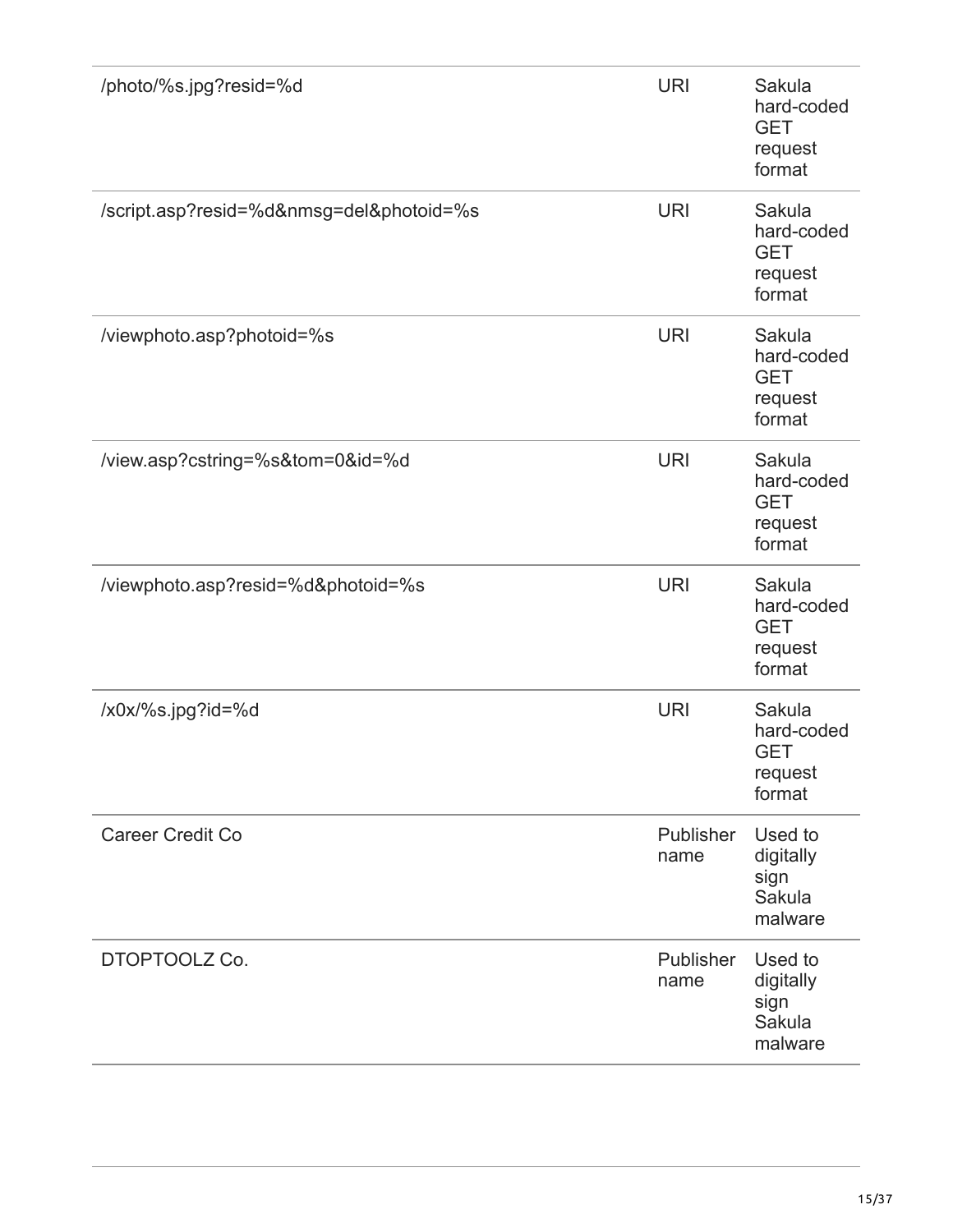| <b>MICRO DIGITAL INC.</b>                                                                                                                                                                                                                          | Publisher<br>name        | Used to<br>digitally<br>sign<br>Sakula<br>malware |
|----------------------------------------------------------------------------------------------------------------------------------------------------------------------------------------------------------------------------------------------------|--------------------------|---------------------------------------------------|
| <b>NexG</b>                                                                                                                                                                                                                                        | <b>Publisher</b><br>name | Used to<br>digitally<br>sign<br>Sakula<br>malware |
| <b>SJ SYSTEM</b>                                                                                                                                                                                                                                   | Publisher<br>name        | Used to<br>digitally<br>sign<br>Sakula<br>malware |
| U-Tech IT service                                                                                                                                                                                                                                  | Publisher<br>name        | Used to<br>digitally<br>sign<br>Sakula<br>malware |
| HKU\Software\Microsoft\Windows\CurrentVersion\<br>Run\MicroWhoknow: "mshta<br>vbscript:CreateObject("WScript.Shell").Run("cmd /c cd<br>C:\Users\user\AppData\Local\Temp\MicroWhoknow && rundll32<br>MicroWhoknow.dll Plugupdate",0)(window.close)" | <b>Registry</b><br>key   | Used by<br>Sakula to<br>maintain<br>persistence   |
| %TEMP%\MicroMedia\                                                                                                                                                                                                                                 | Path                     | Sakula<br>malware<br>installation<br>path         |
| %TEMP%\JuniperACX\                                                                                                                                                                                                                                 | Path                     | Sakula<br>malware<br>installation<br>path         |
| %TEMP%\MicroMedia\                                                                                                                                                                                                                                 | Path                     | Sakula<br>malware<br>installation<br>path         |
| %TEMP%\MicroSoftMedia\                                                                                                                                                                                                                             | Path                     | Sakula<br>malware<br>installation<br>path         |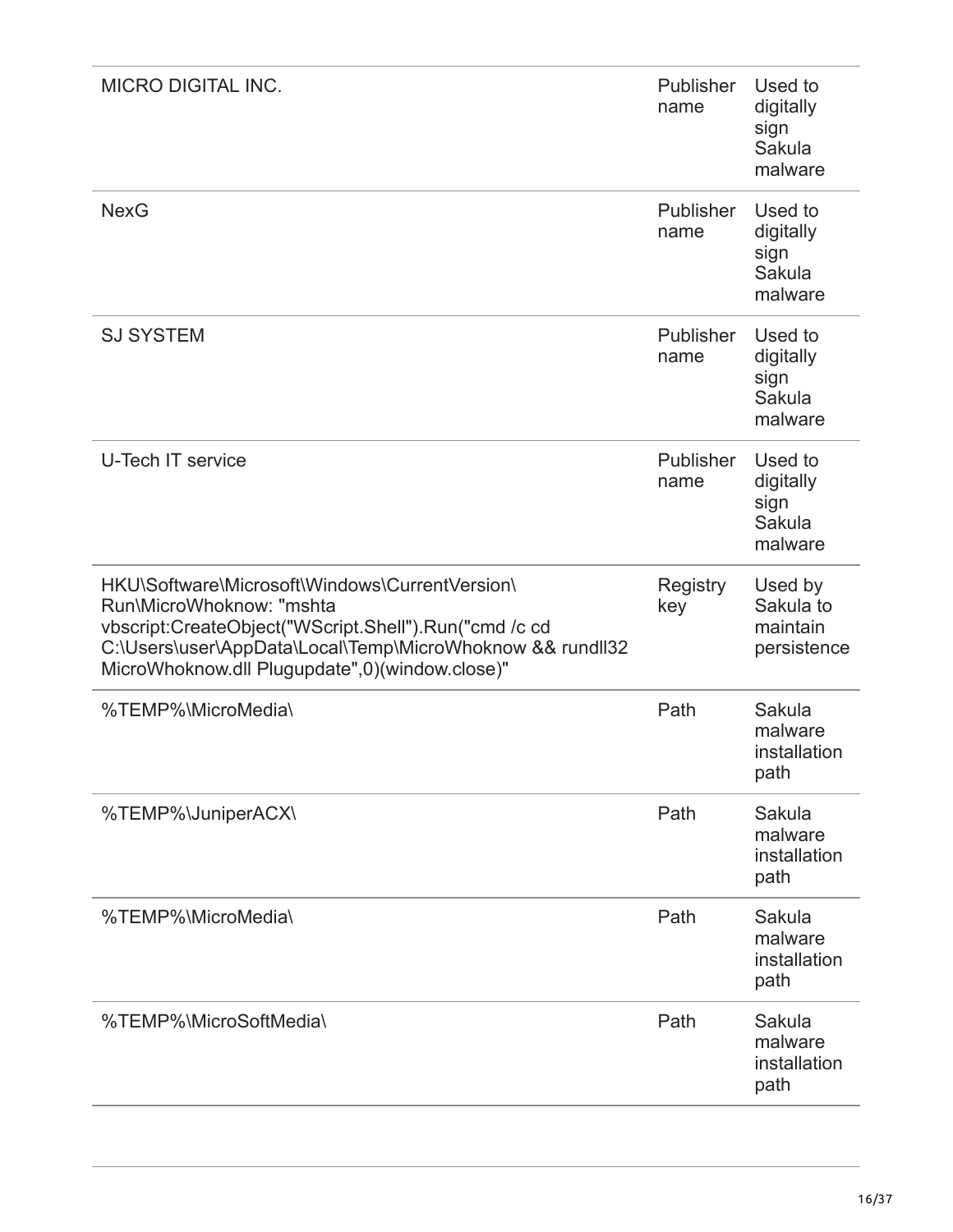| %ALLUSERSPROFILE%\MicroMediaCCP\ | Path                    | Sakula<br>malware<br>installation<br>path |
|----------------------------------|-------------------------|-------------------------------------------|
| 031832adb059c8a30bf06e3036813a05 | MD <sub>5</sub><br>hash | Sakula<br>malware                         |
| 034b2d2c7b1b6812d242771fbc382183 | MD <sub>5</sub><br>hash | Sakula<br>malware                         |
| 04f17c37259533e301b01a8c64e476e6 | MD <sub>5</sub><br>hash | Sakula<br>malware                         |
| 065aa01311ca8f3e0016d8ae546d30a4 | MD <sub>5</sub><br>hash | Sakula<br>malware                         |
| 07af666d2117296a7814c86839ee2ae0 | MD <sub>5</sub><br>hash | Sakula<br>malware                         |
| 07b62497e41898c22e5d5351607aac8e | MD <sub>5</sub><br>hash | Sakula<br>installer                       |
| 0a8a4cfa745b6350bea1b47f5754595e | MD <sub>5</sub><br>hash | Sakula<br>malware                         |
| 0ae8ace203031f32e9b1ac5696c0c070 | MD <sub>5</sub><br>hash | Sakula<br>malware                         |
| 0b6a0ca44e47609910d978ffb1ee49c6 | MD <sub>5</sub><br>hash | Sakula<br>malware                         |
| 0c693b4ee77c1ebb646334ce28331d5c | MD <sub>5</sub><br>hash | Sakula<br>malware                         |
| 0db52e612d904f4d4212beee4bd5c35c | MD <sub>5</sub><br>hash | Sakula<br>malware                         |
| 0e5d1b941dcb597eb9b7dc1f0694c65f | MD <sub>5</sub><br>hash | Sakula<br>malware                         |
| 0f218e73da96af2939e75ebea7c958dc | MD <sub>5</sub><br>hash | Sakula<br>malware                         |
| 0ff96f4dbfe8aa9c49b489218d862cd7 | MD <sub>5</sub><br>hash | Sakula<br>malware                         |
| 1098e66986134d71d4a8dd07301640b1 | MD <sub>5</sub><br>hash | Sakula<br>malware                         |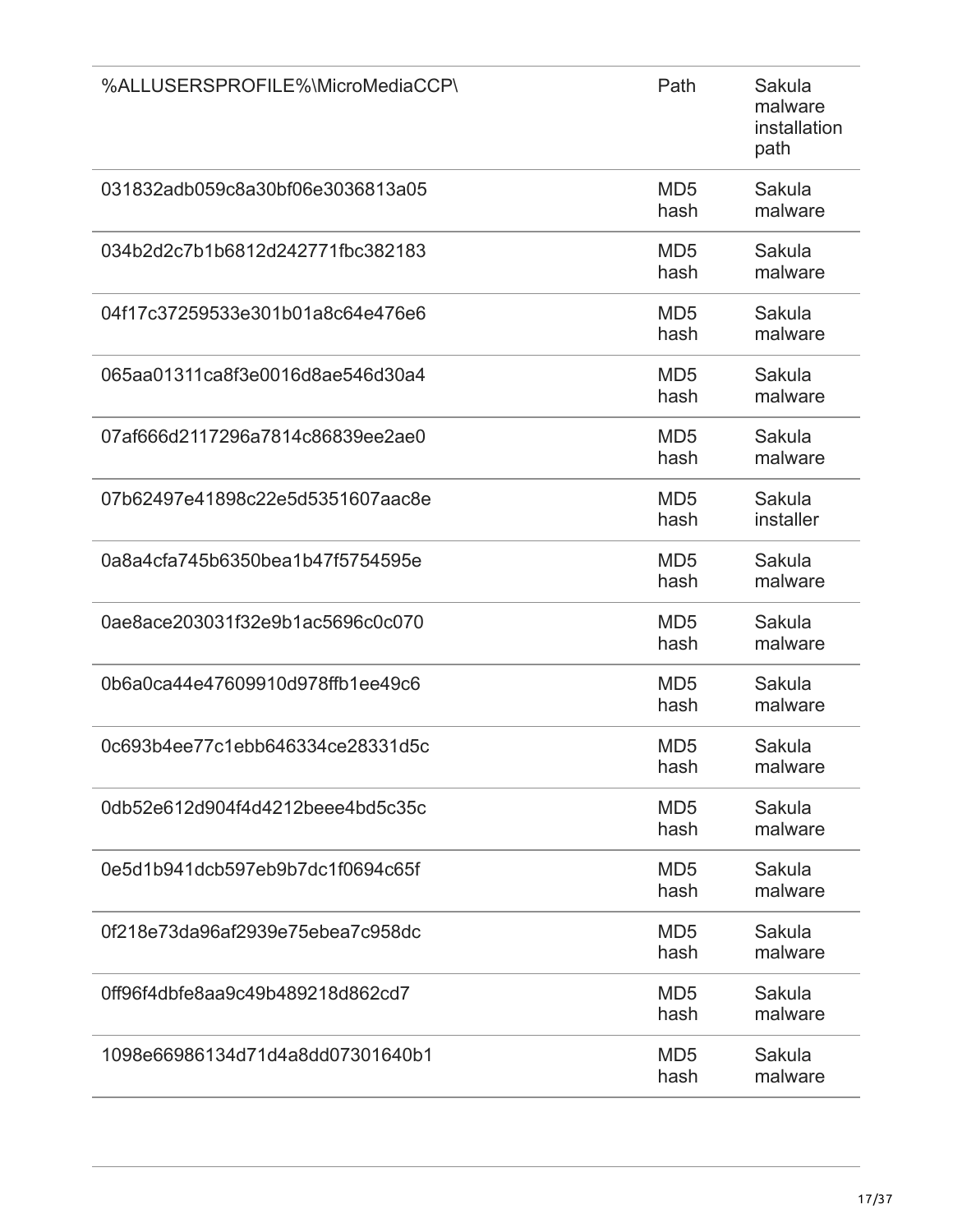| 11587f16f3129cad17222498eadc84f2 | MD <sub>5</sub><br>hash | XOR-<br>encoded<br><b>UAC</b><br>bypass<br>code for<br>Sakula |
|----------------------------------|-------------------------|---------------------------------------------------------------|
| 124089995494be38d866de08c12f99ef | MD <sub>5</sub><br>hash | Sakula<br>malware                                             |
| 1240fbbabd76110a8fc29803e0c3ccfb | MD <sub>5</sub><br>hash | Sakula<br>malware                                             |
| 127cd711193603b4725094dac1bd26f6 | MD <sub>5</sub><br>hash | Sakula<br>malware                                             |
| 1377e513f872a062c6377d1e240225a8 | MD <sub>5</sub><br>hash | Sakula<br>malware                                             |
| 13e99782f29efa20a2753ac00d1c05a0 | MD <sub>5</sub><br>hash | Sakula<br>malware                                             |
| 15ccb0918411b859bab268195957c731 | MD <sub>5</sub><br>hash | Sakula<br>malware                                             |
| 1893cf1d00980926f87c294c786892d2 | MD <sub>5</sub><br>hash | Sakula<br>malware                                             |
| 191696982f3f21a6ac31bf3549c94108 | MD <sub>5</sub><br>hash | Sakula<br>malware                                             |
| 194f79e5f043efecb5707ebc4f9d0573 | MD <sub>5</sub><br>hash | Sakula<br>malware                                             |
| 1a6c43b693bb49dad5fe1637b02da2c6 | MD <sub>5</sub><br>hash | Sakula<br>malware                                             |
| 1ab782431ed9948bf68196e1aa27cbc9 | MD <sub>5</sub><br>hash | Sakula<br>malware                                             |
| 1affacbe9e5889d2e1b7045a828c7252 | MD <sub>5</sub><br>hash | Sakula<br>malware                                             |
| 1d016bb286980fd356cab21cdfcb49f4 | MD <sub>5</sub><br>hash | Sakula<br>installer                                           |
| 1d80af301994f9b6bf3fa2389ff125da | MD <sub>5</sub><br>hash | XOR-<br>encoded<br><b>UAC</b><br>bypass<br>code for<br>Sakula |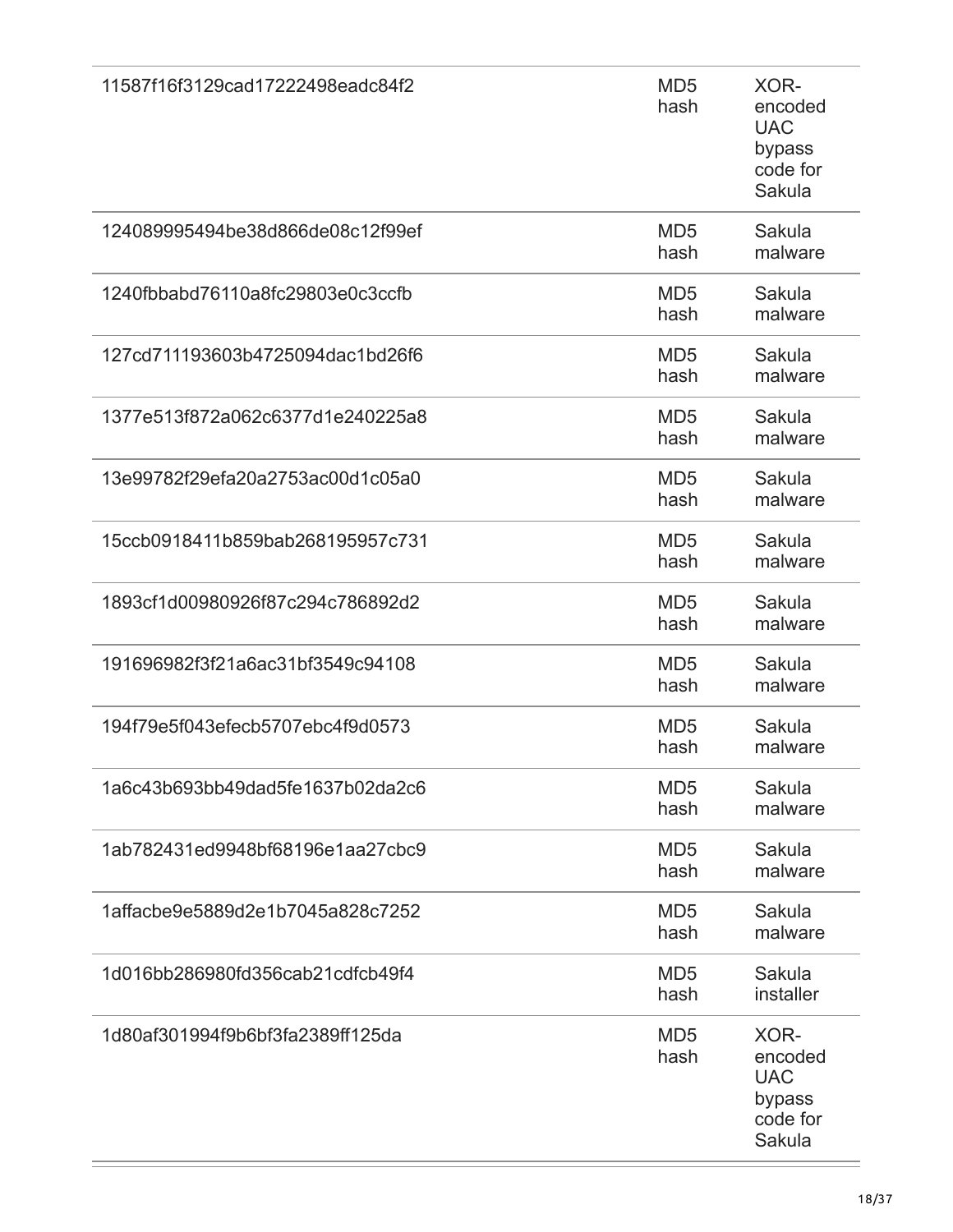| 1de5db7cef81645f3f0e7aabdb7551a8 | MD <sub>5</sub><br>hash | Sakula<br>malware   |
|----------------------------------|-------------------------|---------------------|
| 205c9b07c449a9c270aabe923123c0c1 | MD <sub>5</sub><br>hash | Sakula<br>malware   |
| 230d4212692c867219aba739c57f0792 | MD <sub>5</sub><br>hash | Sakula<br>malware   |
| 230d8a7a60a07df28a291b13ddf3351f | MD <sub>5</sub><br>hash | Sakula<br>installer |
| 2567d2bbcce5c8e7dcabcd2c1db2a98a | MD <sub>5</sub><br>hash | Sakula<br>malware   |
| 259ea5f6f3f1209de99d6eb27a301cb7 | MD <sub>5</sub><br>hash | Sakula<br>malware   |
| 2798fa07d5708f7be69ba525e5452d13 | MD <sub>5</sub><br>hash | Sakula<br>malware   |
| 28771cb939b989e2ab898408ccaf5504 | MD <sub>5</sub><br>hash | Sakula<br>malware   |
| 2d619b2c648d095fa2fb2e0864dbc7c9 | MD <sub>5</sub><br>hash | Sakula<br>malware   |
| 2ffea14b33b78f2e2c92aead708a487a | MD <sub>5</sub><br>hash | Sakula<br>malware   |
| 34db8fb5635c7f0f76a07808b35c8e55 | MD <sub>5</sub><br>hash | Sakula<br>malware   |
| 352411e5288b2c6ea5571a2838c8f7f3 | MD <sub>5</sub><br>hash | Sakula<br>malware   |
| 360273db9ac67e1531257323324d9f62 | MD <sub>5</sub><br>hash | Sakula<br>malware   |
| 3759833848a8cd424bf973d66e983e91 | MD <sub>5</sub><br>hash | Sakula<br>malware   |
| 379d4a0f24bb56569d6139946b7ccf88 | MD <sub>5</sub><br>hash | Sakula<br>malware   |
| 388a7ae6963fd4da3ec0a4371738f4e0 | MD <sub>5</sub><br>hash | Sakula<br>malware   |
| 391c01bdbeb5975c85cee0099adb132c | MD <sub>5</sub><br>hash | Sakula<br>malware   |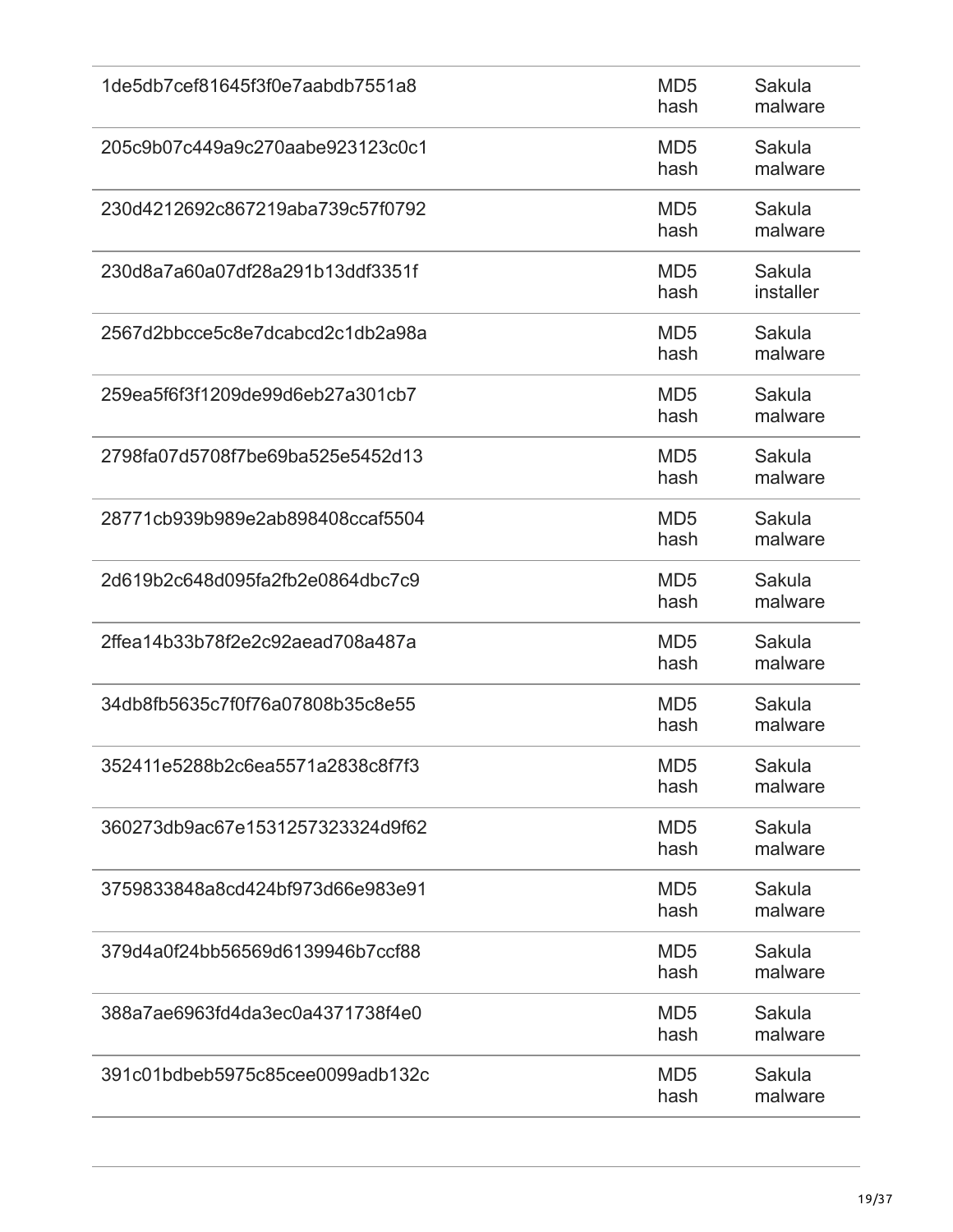| 3b70ab484857b6e96e62e239c937dea6 | MD <sub>5</sub><br>hash | Sakula<br>malware   |
|----------------------------------|-------------------------|---------------------|
| 3cd598e8e2fd033134d8784251eff59e | MD <sub>5</sub><br>hash | Sakula<br>malware   |
| 3ce08f804c5986856a85e16a4e211334 | MD <sub>5</sub><br>hash | Sakula<br>malware   |
| 3d2c2fdd4104978762b89804ba771e63 | MD <sub>5</sub><br>hash | Sakula<br>installer |
| 3e0016d728b979b7f8fd77a2738047eb | MD <sub>5</sub><br>hash | Sakula<br>malware   |
| 3f0ba1cd12bab7ba5875d1b02e45dfcf | MD <sub>5</sub><br>hash | Sakula<br>installer |
| 3fc6405499c25964dfe5d37ee0613a59 | MD <sub>5</sub><br>hash | Sakula<br>malware   |
| 41093a982526c6dc7dbcf4f63814d428 | MD <sub>5</sub><br>hash | Sakula<br>malware   |
| 419ce8f53d5585abd144e9e76113639d | MD <sub>5</sub><br>hash | Sakula<br>malware   |
| 4297e98e6d7ea326dee3d13e53aa8d70 | MD <sub>5</sub><br>hash | Sakula<br>malware   |
| 42d3e38db9f1d26f82ef47f0a0ec0499 | MD <sub>5</sub><br>hash | Sakula<br>malware   |
| 4315274a5eda74cd81a5ec44980876e8 | MD <sub>5</sub><br>hash | Sakula<br>malware   |
| 442f10bfc2a02831b6a733d6c01b0c59 | MD <sub>5</sub><br>hash | Sakula<br>malware   |
| 45468c2450e6451cf63d2b9b2b70c632 | MD <sub>5</sub><br>hash | Sakula<br>malware   |
| 49c5da72aafabcc0b6896fec637ed167 | MD <sub>5</sub><br>hash | Sakula<br>installer |
| 4a6f45ff62e9ab9fe48f1b91b31d110e | MD <sub>5</sub><br>hash | Sakula<br>malware   |
| 4a7b4635af040cba1851b2f57254ba5e | MD <sub>5</sub><br>hash | Sakula<br>installer |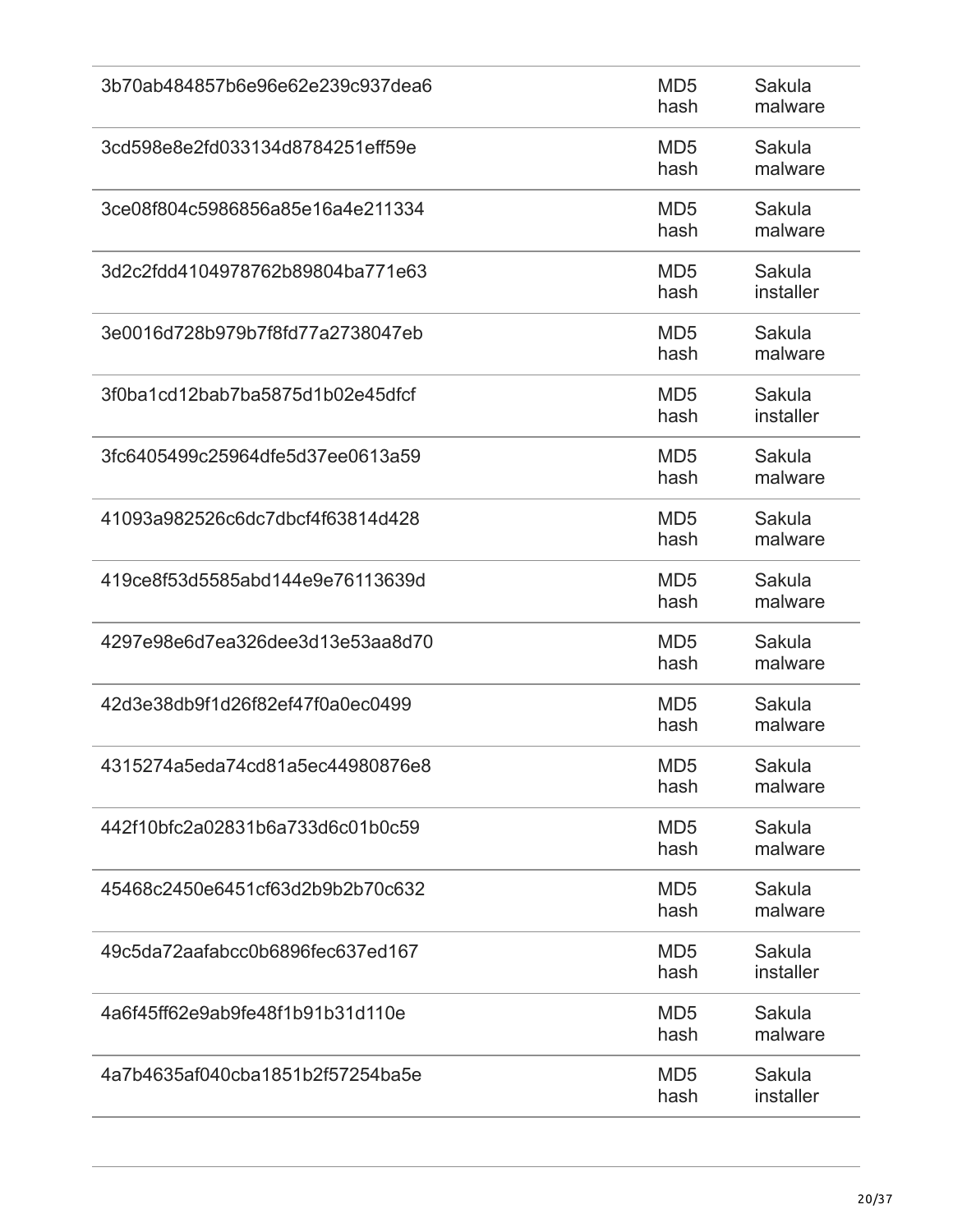| 4c15781cb47d4a7604788e188fc722de | MD <sub>5</sub><br>hash | Sakula<br>malware                                         |
|----------------------------------|-------------------------|-----------------------------------------------------------|
| 4dc526eb9d04f022df9fa2518854bbb4 | MD <sub>5</sub><br>hash | Sakula<br>malware                                         |
| 4e239b731a0f1dbf26b503d5e2a81514 | MD <sub>5</sub><br>hash | Sakula<br>malware                                         |
| 4ea3afbed7a0c7d0013f454060243fba | MD <sub>5</sub><br>hash | Sakula<br>installer                                       |
| 4f545dff49f81d08736a782751450f71 | MD <sub>5</sub><br>hash | Sakula<br>installer                                       |
| 51ee4ef7f326e90d391ee9d1c5238b34 | MD <sub>5</sub><br>hash | Decoded<br><b>UAC</b><br>bypass<br>DLL file for<br>Sakula |
| 5382efbecccf8227c7adc443e229542f | MD <sub>5</sub><br>hash | Sakula<br>malware                                         |
| 5482deee917c374bab43dd83a4a6c722 | MD <sub>5</sub><br>hash | Sakula<br>malware                                         |
| 586c418bf947a0ef73afd2a7009c4439 | MD <sub>5</sub><br>hash | Sakula<br>malware                                         |
| 5acc539355258122f8cdc7f5c13368e1 | MD <sub>5</sub><br>hash | Sakula<br>installer                                       |
| 5b27234b7f28316303351ea8bcfaa740 | MD <sub>5</sub><br>hash | Sakula<br>malware                                         |
| 5d04457e3d4026a82ac3ec9b1c0819ec | MD <sub>5</sub><br>hash | Sakula<br>malware                                         |
| 5d54c0756fbe33aae5dc8a4484a7aee5 | MD <sub>5</sub><br>hash | Decoded<br><b>UAC</b><br>bypass<br>DLL file for<br>Sakula |
| 5dbdc2839e3f5c2dd35f3def42002663 | MD <sub>5</sub><br>hash | Sakula<br>malware                                         |
| 5e1c170d96b0faea3a1281d182c29e02 | MD <sub>5</sub><br>hash | Sakula<br>malware                                         |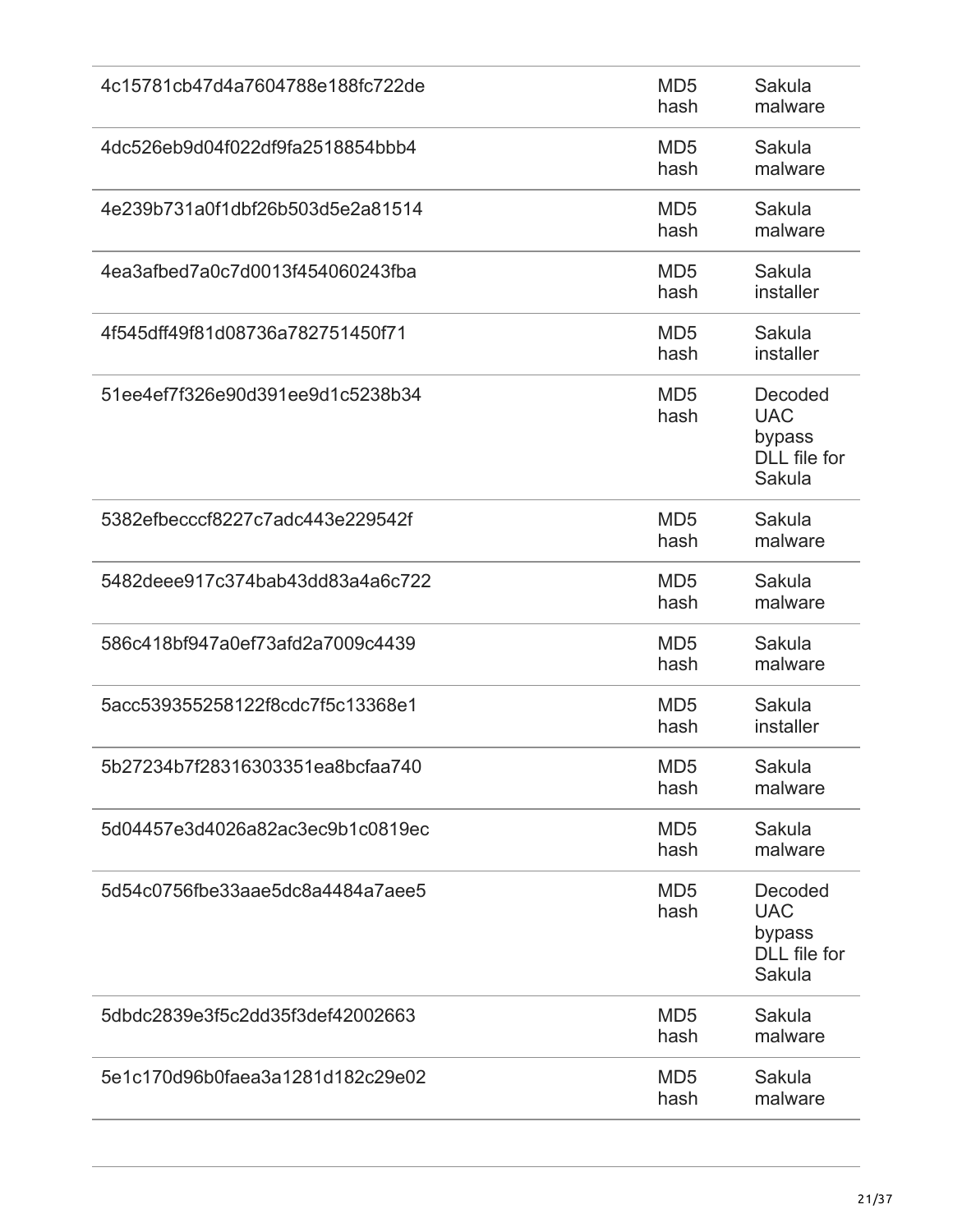| 606b9759de1aa61a76cf4afa4ccf8601 | MD <sub>5</sub><br>hash | Sakula<br>malware                    |
|----------------------------------|-------------------------|--------------------------------------|
| 61fe6f4cb2c54511f0804b1417ab3bd2 | MD <sub>5</sub><br>hash | Sakula<br>malware                    |
| 63ae83244a8d7ca1eef4e834eb0eb07f | MD <sub>5</sub><br>hash | Sakula<br>malware                    |
| 63c0978e2fa715a3cad6fb3068f70961 | MD <sub>5</sub><br>hash | Sakula<br>malware                    |
| 64201ec97467910e74f40140c4aaa5ce | MD <sub>5</sub><br>hash | Sakula<br>malware                    |
| 67112866e800b9dce2892cf827444d60 | MD <sub>5</sub><br>hash | Sakula<br>malware                    |
| 67fceab90a142e1e286bca0922dbffd3 | MD <sub>5</sub><br>hash | Sakula<br>malware                    |
| 68e13422b9a5d280f4a19235d8bf7da5 | MD <sub>5</sub><br>hash | Sakula<br>malware                    |
| 69314300da7a4a0e95be545b804565dd | MD <sub>5</sub><br>hash | Sakula<br>installer                  |
| 6a2ea24ed959ef96d270af5cdc2f70a7 | MD <sub>5</sub><br>hash | Sakula<br>malware                    |
| 6bd7fb8f4565866ff032f236f0a29ee2 | MD <sub>5</sub><br>hash | Sakula<br>malware                    |
| 6ccb6d1b964f115f8c7215c6ab67b1cc | MD <sub>5</sub><br>hash | Sakula<br>malware                    |
| 740561c8d5d2c658d2134d5107802a9d | MD <sub>5</sub><br>hash | Sakula<br>installer                  |
| 74eb66027ac6fa5a59632383e09915e2 | MD <sub>5</sub><br>hash | Sakula<br>malware                    |
| 7b2677c7215fab4e42f4507eb01c4326 | MD <sub>5</sub><br>hash | XOR-<br>encoded<br>Sakula<br>malware |
| 81d74b0e9560f2bf780f12893d885f41 | MD <sub>5</sub><br>hash | Sakula<br>malware                    |
| 848fcb062218ae3162d07665874429a7 | MD <sub>5</sub><br>hash | Sakula<br>malware                    |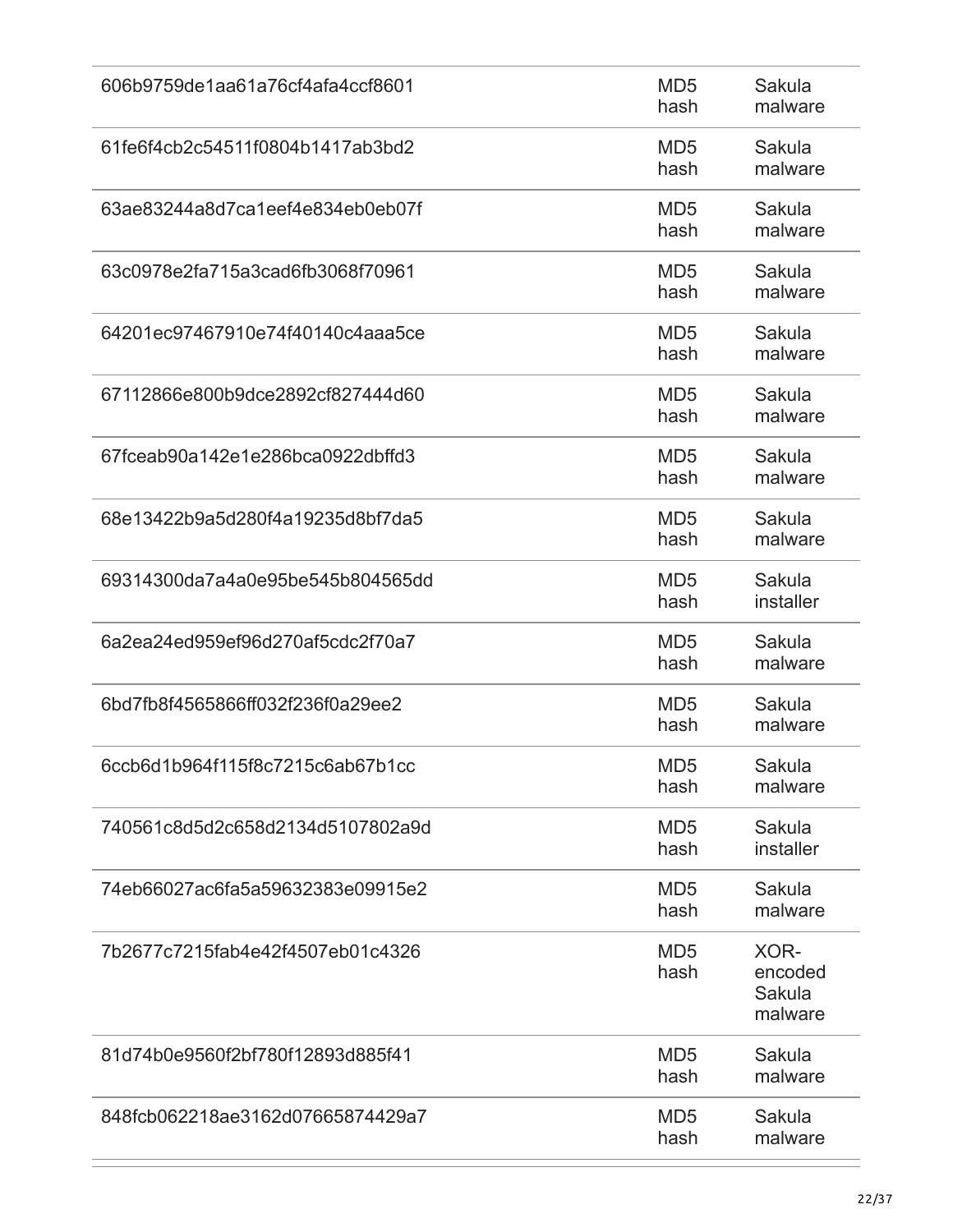| 8506064925a774a8d11d9fac374eb86a | MD <sub>5</sub><br>hash | Sakula<br>malware   |
|----------------------------------|-------------------------|---------------------|
| 8542cf0d32b7c711d92089a7d442333e | MD <sub>5</sub><br>hash | Sakula<br>malware   |
| 888876810fa9f85a82645bf5d16468e8 | MD <sub>5</sub><br>hash | Sakula<br>installer |
| 8a45ea989807636cc685b81effc60d96 | MD <sub>5</sub><br>hash | Sakula<br>malware   |
| 8ee244ad6b6f2b814d34d26dae880f12 | MD <sub>5</sub><br>hash | Sakula<br>malware   |
| 8f523f7fc73e52d54bb4e94dc44768b0 | MD <sub>5</sub><br>hash | Sakula<br>malware   |
| 91569c57fc342161c479603f3b527c1d | MD <sub>5</sub><br>hash | Sakula<br>malware   |
| 928579b6fd1162c3831075a7a78e3f47 | MD <sub>5</sub><br>hash | Sakula<br>malware   |
| 96fab28f1539f3909a255436bc269062 | MD <sub>5</sub><br>hash | Sakula<br>malware   |
| 98721c78dfbf8a45d152a888c804427c | MD <sub>5</sub><br>hash | Sakula<br>installer |
| 9a63f72911b385a0c17427444c968ed0 | MD <sub>5</sub><br>hash | Sakula<br>installer |
| 9e45ad7f3f3354ff99b979b9dfe54248 | MD <sub>5</sub><br>hash | Sakula<br>malware   |
| 9f38fbcc039e0b42e56eb79315a39ee9 | MD <sub>5</sub><br>hash | Sakula<br>malware   |
| a00a19c85c42cb49ad48c0be349daec0 | MD <sub>5</sub><br>hash | Sakula<br>malware   |
| a00e275feb97b55776c186579d17a218 | MD <sub>5</sub><br>hash | Sakula<br>malware   |
| a034a674b439d9b3d3ad1718bc0c6bb0 | MD <sub>5</sub><br>hash | Sakula<br>malware   |
| a05fb3920fe3842623f55df712914916 | MD <sub>5</sub><br>hash | Sakula<br>malware   |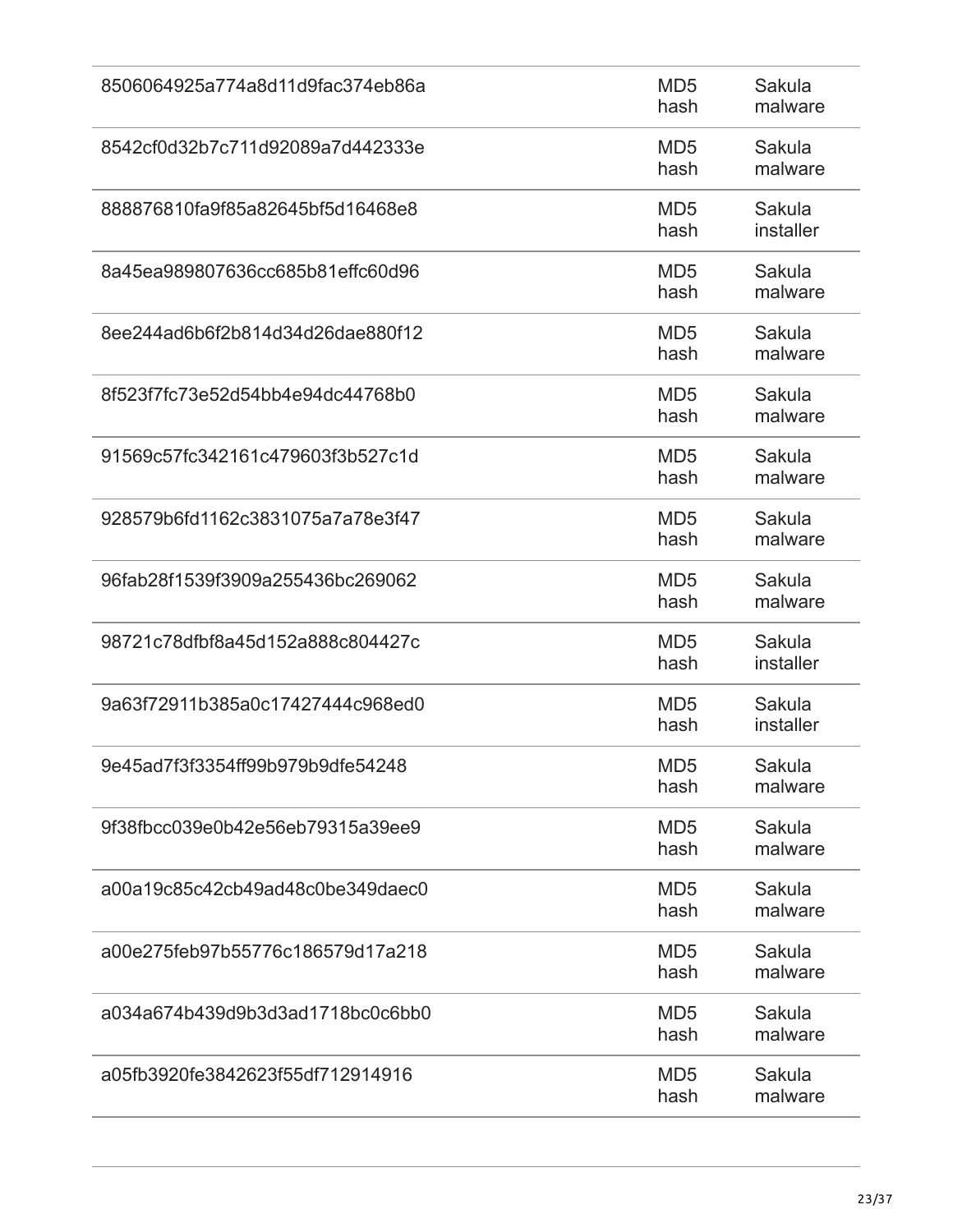| a068bf4b31738a08ed06924c7bf37223 | MD <sub>5</sub><br>hash | Sakula<br>malware   |
|----------------------------------|-------------------------|---------------------|
| a104ab14c9a1d425a0e959f046c97f29 | MD <sub>5</sub><br>hash | Sakula<br>malware   |
| a2030658767635894abdb3742db5e279 | MD <sub>5</sub><br>hash | Sakula<br>malware   |
| a225ee8669c52540b5056fd848f1e267 | MD <sub>5</sub><br>hash | Sakula<br>malware   |
| a2bdb2aaf4d8eacbbb634476f553455b | MD <sub>5</sub><br>hash | Sakula<br>malware   |
| a33c6daba951f7c9a30d69b5e1e58af9 | MD <sub>5</sub><br>hash | Sakula<br>malware   |
| a39729153ceaeaf9b3aded9a28d0e4dc | MD <sub>5</sub><br>hash | Sakula<br>malware   |
| a53782f0790258d7ae1c9330b4106976 | MD <sub>5</sub><br>hash | Sakula<br>malware   |
| a548d3dedd85683930d9732ed0316ec0 | MD <sub>5</sub><br>hash | Sakula<br>malware   |
| a700db7a97eceea15d5f43d1376a6f09 | MD <sub>5</sub><br>hash | Sakula<br>malware   |
| a759b73716bdc406b9a20ebef394bc6d | MD <sub>5</sub><br>hash | Sakula<br>malware   |
| a7e467e16834e80a5713e0d6bb73def5 | MD <sub>5</sub><br>hash | Sakula<br>malware   |
| a932a0d01962773e2a8f4a516c5d0515 | MD <sub>5</sub><br>hash | Sakula<br>installer |
| ab557f2197647aa3fb7be3de8770a109 | MD <sub>5</sub><br>hash | Sakula<br>malware   |
| aca2756917024c859d1f13ca1cdcb843 | MD <sub>5</sub><br>hash | Sakula<br>malware   |
| ae6f33f6cdc25dc4bda24b2bccff79fe | MD <sub>5</sub><br>hash | Sakula<br>malware   |
| aec367555524a71efcc60f45e476c678 | MD <sub>5</sub><br>hash | Sakula<br>malware   |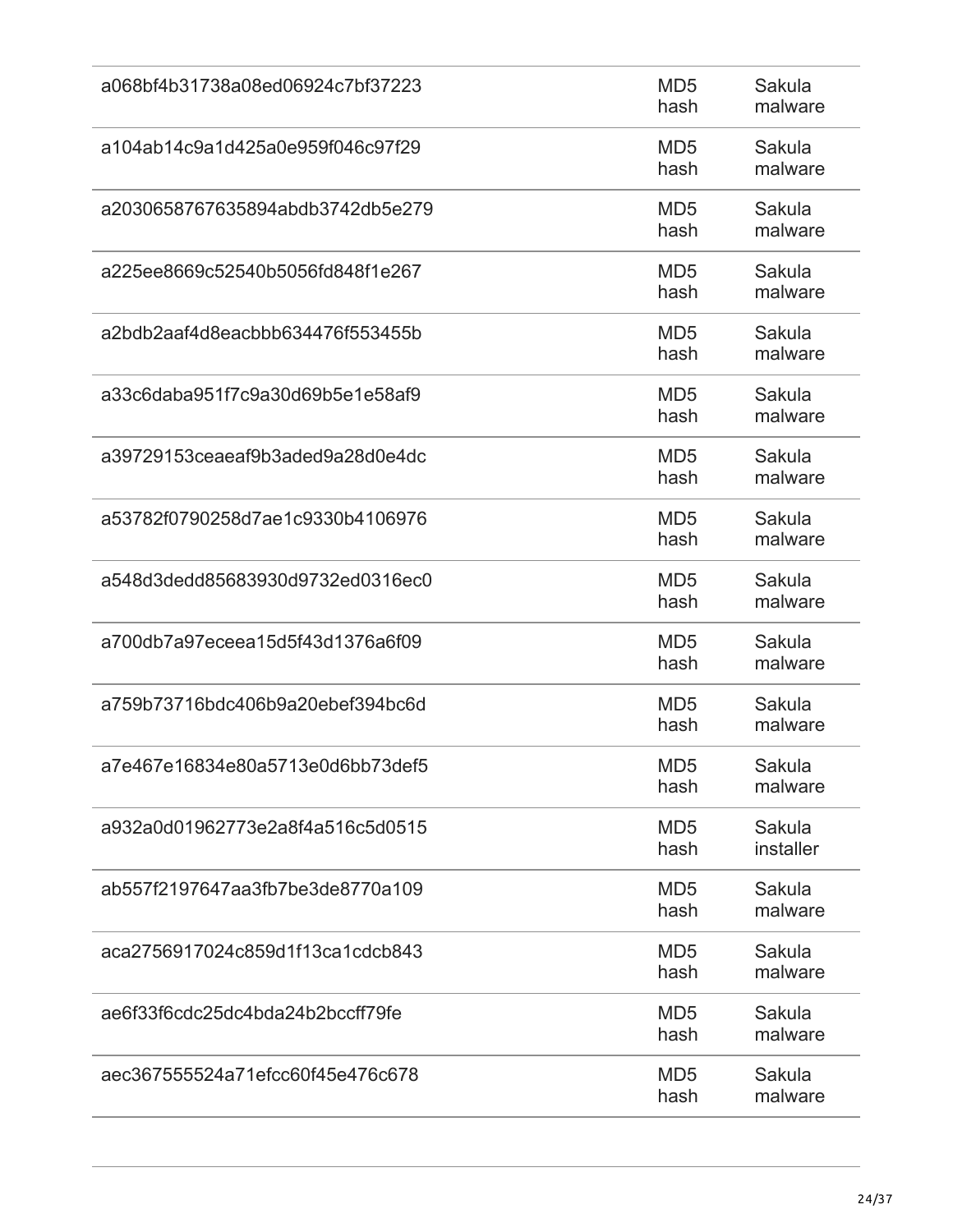| b011a616da408875bd0d39cebf11dd1d | MD <sub>5</sub><br>hash | Sakula<br>malware              |
|----------------------------------|-------------------------|--------------------------------|
| b297c84e2cdeacdbae86cbf707fc7540 | MD <sub>5</sub><br>hash | Sakula<br>malware              |
| b2d900e2803dd0bcd5e85b64e24c7910 | MD <sub>5</sub><br>hash | Sakula<br>malware              |
| b42417f49dd3aa2d31449fdf06769ca0 | MD <sub>5</sub><br>hash | Sakula<br>malware              |
| b4958424c5db8b0eca61ce836b81d192 | MD <sub>5</sub><br>hash | Sakula<br>malware              |
| b4e24a4edba2d2644877cfc933973228 | MD <sub>5</sub><br>hash | Sakula<br>malware              |
| b6d9a58bacb8a92e428f7d70532cb33e | MD <sub>5</sub><br>hash | Sakula<br>malware              |
| b79be0503606ee3e2ce243e497265dbb | MD <sub>5</sub><br>hash | Sakula<br>malware              |
| b7bd80dd344af7649b4fd6e9b7b5fd5c | MD <sub>5</sub><br>hash | Sakula<br>malware              |
| b7e3f853e98ea9db74bf3429803f7a4b | MD <sub>5</sub><br>hash | Sakula<br>malware              |
| b8006fde97a095b2c86f8b0a06b7d24f | MD <sub>5</sub><br>hash | Sakula<br>malware              |
| b83fed01e49300d45afadc61a5e5cf50 | MD <sub>5</sub><br>hash | Sakula<br>malware              |
| bb4bb0d7a794f31129cdb55025ea847b | MD <sub>5</sub><br>hash | Sakula<br>malware              |
| bc74a557e91597d8b37ed357c367643e | MD <sub>5</sub><br>hash | Sakula<br>malware              |
| bc99d3f41dfca74f2b40ce4d4f959af0 | MD <sub>5</sub><br>hash | Sakula<br>command<br>component |
| bccaa2ea0cf2c8ef597c84726c5417d0 | MD <sub>5</sub><br>hash | Sakula<br>malware              |
| bddb68ea6c732613bc4a31503eac3297 | MD <sub>5</sub><br>hash | Sakula<br>malware              |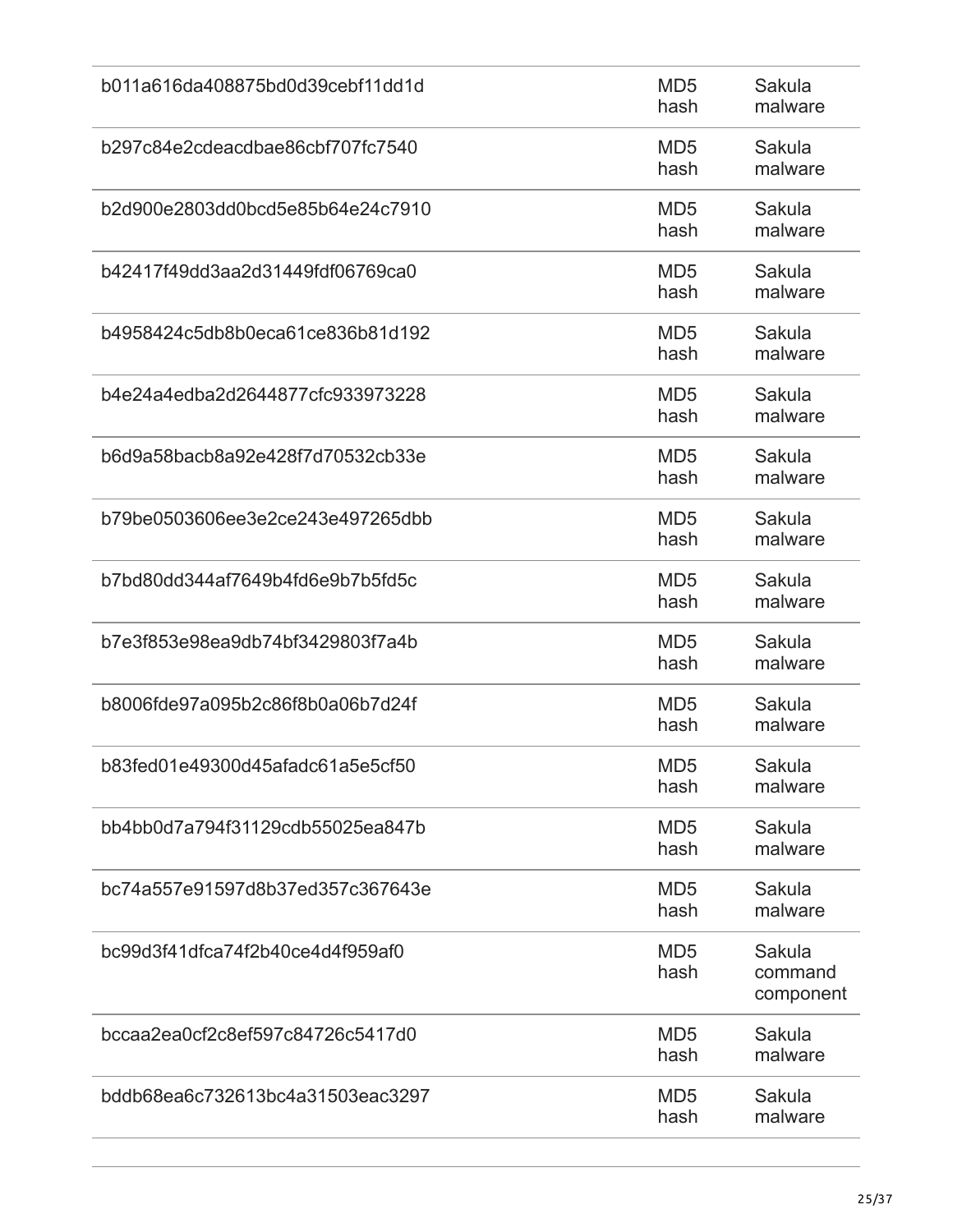| beb174ca92c75c8ef4dc4ee24afeabeb | MD <sub>5</sub><br>hash | Sakula<br>malware   |
|----------------------------------|-------------------------|---------------------|
| bf29d2c64db69170ae01ebb4eabe9bd3 | MD <sub>5</sub><br>hash | Sakula<br>installer |
| c0e37ffac09a426c5a74167d0e714177 | MD <sub>5</sub><br>hash | Sakula<br>malware   |
| c1f09f902a24b5132be481d477b92e5e | MD <sub>5</sub><br>hash | Sakula<br>malware   |
| c2b7bf8a30ac6672d9eb81582bd32a4a | MD <sub>5</sub><br>hash | Sakula<br>malware   |
| c35300af4a2b23c1a7d6435c6d4cb987 | MD <sub>5</sub><br>hash | Sakula<br>malware   |
| c384e7f567abd9ea50f647715a28661a | MD <sub>5</sub><br>hash | Sakula<br>installer |
| c43d74b85001f622aad61e9da5744b52 | MD <sub>5</sub><br>hash | Sakula<br>malware   |
| c4f541ab592c8fca4d66235eb2b8eeb2 | MD <sub>5</sub><br>hash | Sakula<br>malware   |
| c50612ebe76bfd7bc61174c581fb2a95 | MD <sub>5</sub><br>hash | Sakula<br>installer |
| c5e90ead14dc49449fa37a2869a45842 | MD <sub>5</sub><br>hash | Sakula<br>malware   |
| c71b09dfffd870af2c38a8135762e84d | MD <sub>5</sub><br>hash | Sakula<br>installer |
| c72fb5b8de6ee95ff509b161fe9828f3 | MD <sub>5</sub><br>hash | Sakula<br>malware   |
| c823946a7490b8fc5ee29be583f39d23 | MD <sub>5</sub><br>hash | Sakula<br>malware   |
| c83500ea6e0c9844ad2e21badb64bb23 | MD <sub>5</sub><br>hash | Sakula<br>malware   |
| c869c75ed1998294af3c676bdbd56851 | MD <sub>5</sub><br>hash | Sakula<br>installer |
| c8fa5701a43cd817b30327e44dc70369 | MD <sub>5</sub><br>hash | Sakula<br>malware   |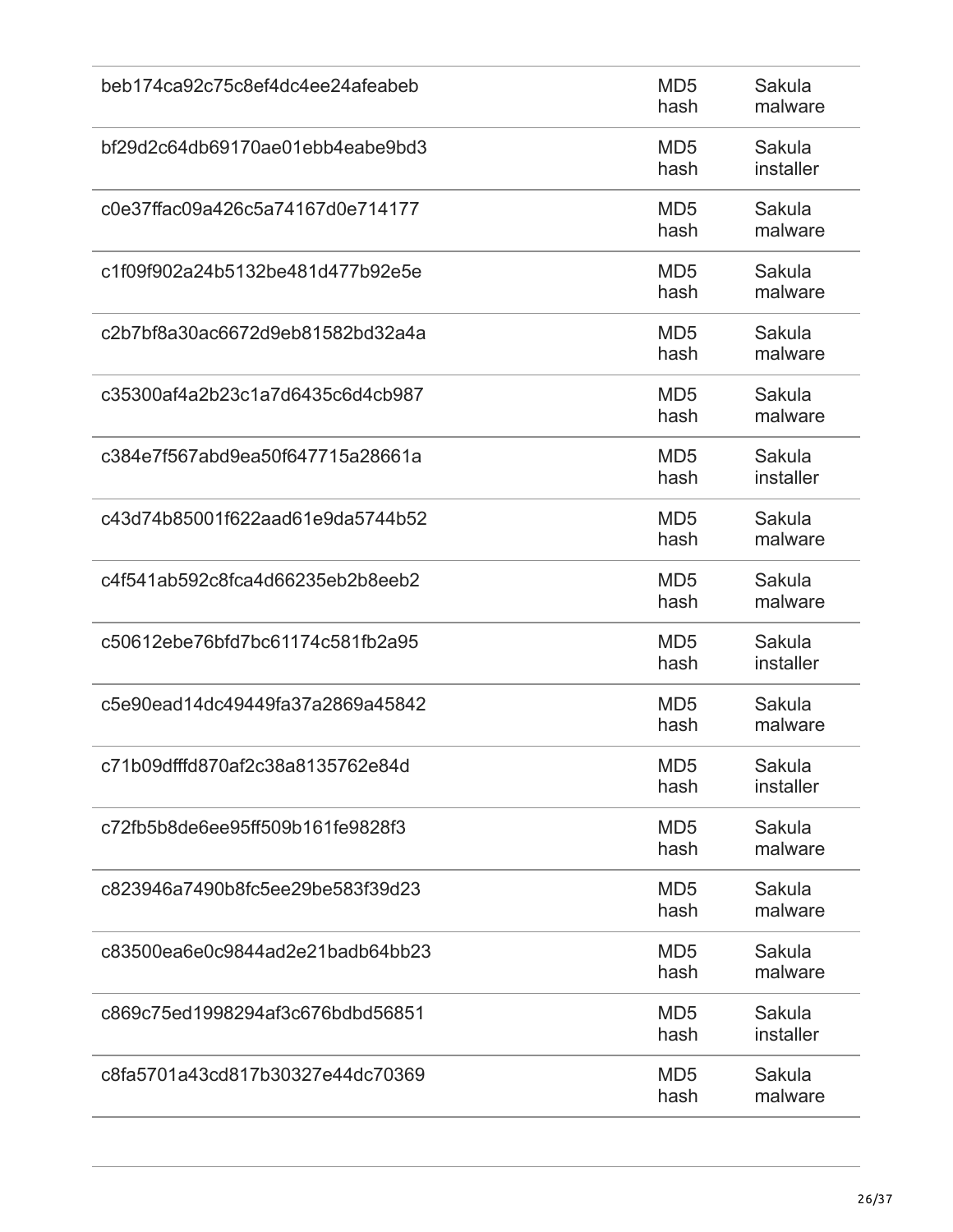| ca9e06c0679586d2ff3ff7e3416c8b87 | MD <sub>5</sub><br>hash | Sakula<br>malware   |
|----------------------------------|-------------------------|---------------------|
| cb56b1fc08451d1f56481a29bd1047e9 | MD <sub>5</sub><br>hash | Sakula<br>malware   |
| cc15a9109b41297f65a7349920f42c09 | MD <sub>5</sub><br>hash | Sakula<br>malware   |
| ce09e671c124f1111fe5f2bde1267a63 | MD <sub>5</sub><br>hash | Sakula<br>malware   |
| cec76eec323613641dce1a261ca9a850 | MD <sub>5</sub><br>hash | Sakula<br>malware   |
| d00b3169f45e74bb22a1cd684341b14a | MD <sub>5</sub><br>hash | Sakula<br>malware   |
| d690ba5dbb873c469cfdaf44fe2bd67f | MD <sub>5</sub><br>hash | Sakula<br>malware   |
| d76be14a5e3a6ec45150ad2582f5c1a8 | MD <sub>5</sub><br>hash | Sakula<br>installer |
| d86a4148bd34d78b808fdee7f936f1af | MD <sub>5</sub><br>hash | Sakula<br>malware   |
| d87ce47e24ee426d8ac271873b041d50 | MD <sub>5</sub><br>hash | Sakula<br>malware   |
| d8b496c4837b80952c52e1375c31648c | MD <sub>5</sub><br>hash | Sakula<br>malware   |
| dba4e180ed355a4ad63ceaf57447b2b7 | MD <sub>5</sub><br>hash | Sakula<br>installer |
| dda9f3b2d5e70e70be1be7e4195b7016 | MD <sub>5</sub><br>hash | Sakula<br>malware   |
| df689186b50384026382d5179841abec | MD <sub>5</sub><br>hash | Sakula<br>malware   |
| e2c32ed6b9cd40cb87569b769db669b7 | MD <sub>5</sub><br>hash | Sakula<br>malware   |
| e595292b1cdaea69ef365097a36195ad | MD <sub>5</sub><br>hash | Sakula<br>malware   |
| e604176c2638fdf015d6a346803ed6f3 | MD <sub>5</sub><br>hash | Sakula<br>malware   |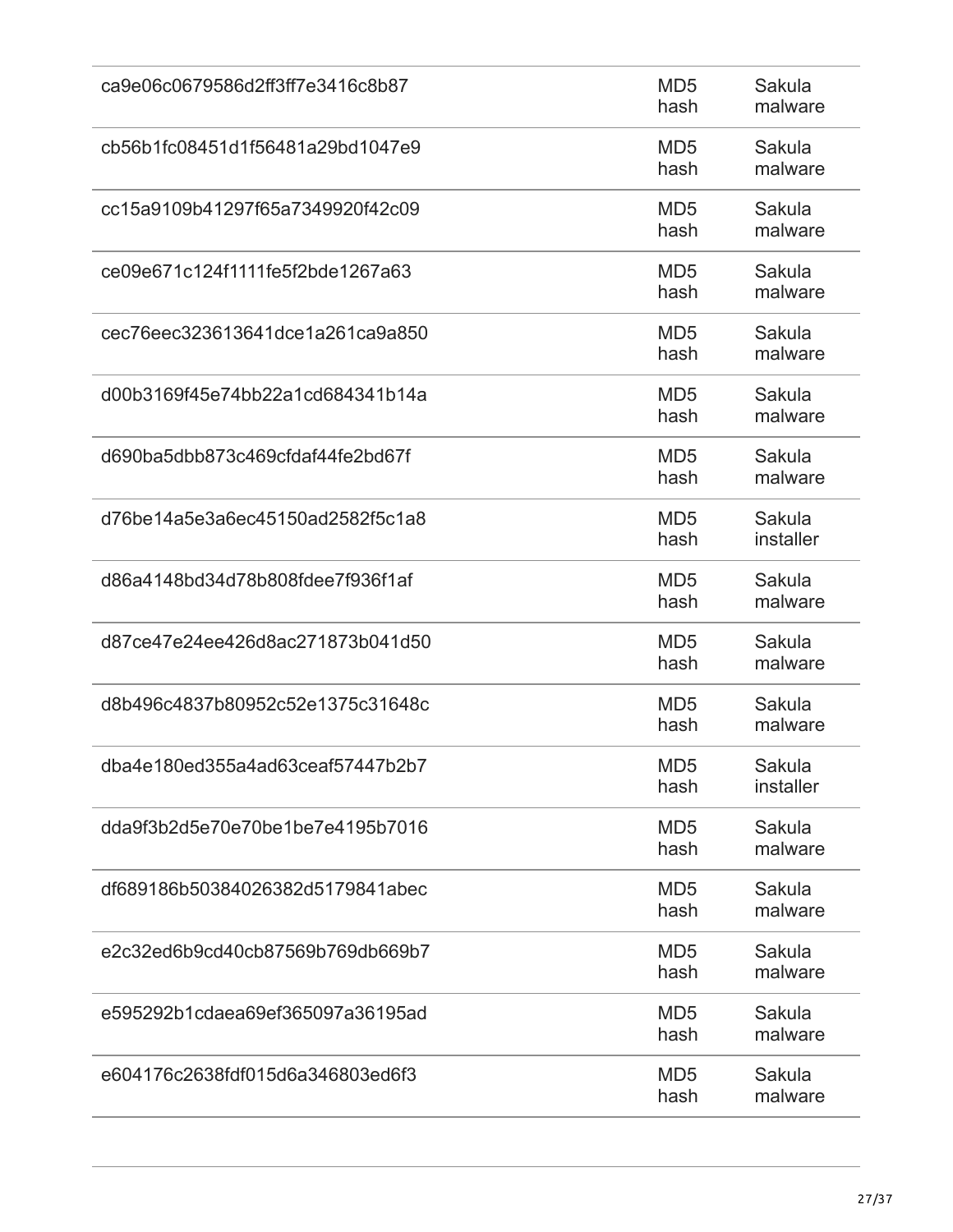| e66164b4967cf7b3cdb3c1c510abe957 | MD <sub>5</sub><br>hash | Sakula<br>malware |
|----------------------------------|-------------------------|-------------------|
| e7113c872386edd441e7030d185238ca | MD <sub>5</sub><br>hash | Sakula<br>malware |
| e9115f553ac156542dcd38042f45ec68 | MD <sub>5</sub><br>hash | Sakula<br>malware |
| e9181ef132fec9e560822551a093bb5c | MD <sub>5</sub><br>hash | Sakula<br>malware |
| f0082c886bc04fafe4a2615d75c2eaeb | MD <sub>5</sub><br>hash | Sakula<br>malware |
| f06b0ee07daa7f914dec27f98a6d8850 | MD <sub>5</sub><br>hash | Sakula<br>malware |
| f2d59757a9795531796df91097d5fa2b | MD <sub>5</sub><br>hash | Sakula<br>malware |
| f47afcbc291cbc108112c110de77dbb1 | MD <sub>5</sub><br>hash | Sakula<br>malware |
| f583a1fdb3c8be409e2118795ad916ba | MD <sub>5</sub><br>hash | Sakula<br>malware |
| f60f94d257ad5d781595b6c909844422 | MD <sub>5</sub><br>hash | Sakula<br>malware |
| fbb2db8a78645f0a2e0f34316f119144 | MD <sub>5</sub><br>hash | Sakula<br>malware |
| fbd85dad36fe13d46eaca7d7f2d50b0b | MD <sub>5</sub><br>hash | Sakula<br>malware |
| fc52814e8eb48aca6b87fa43656cbf42 | MD <sub>5</sub><br>hash | Sakula<br>malware |
| fe74dc43af839146f64ec7bea752c4f0 | MD <sub>5</sub><br>hash | Sakula<br>malware |
| fedf54586ebd00684e20712ad7eb9189 | MD <sub>5</sub><br>hash | Sakula<br>malware |
| 019a5f531f324d5528ccc09faa617f42 | MD <sub>5</sub><br>hash | Sakula<br>malware |
| 01c45a203526978a7d8d0457594fafbf | MD <sub>5</sub><br>hash | Sakula<br>malware |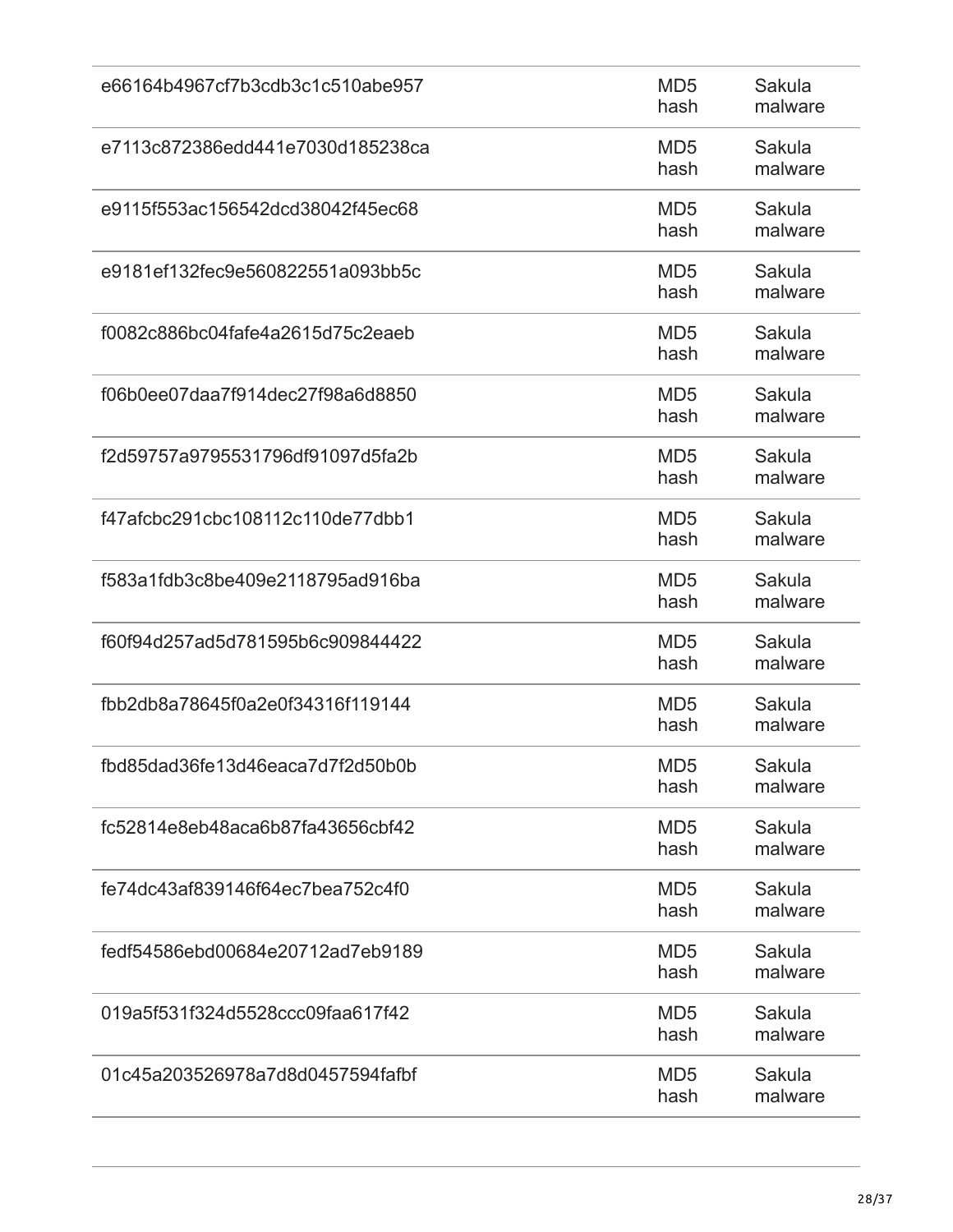| 023ef99bc3c84b8df3f837454c0e1629 | MD <sub>5</sub><br>hash | Sakula<br>malware |
|----------------------------------|-------------------------|-------------------|
| 0334b1043c62d48525a29aeb95afcb09 | MD <sub>5</sub><br>hash | Sakula<br>malware |
| 04e8510007eea6bb009ab3b053f039db | MD <sub>5</sub><br>hash | Sakula<br>malware |
| 05cd4bfeac3ad6144b5f5023277afa45 | MD <sub>5</sub><br>hash | Sakula<br>malware |
| 06ec79f67ad8ede9a3bd0810d88e3539 | MD <sub>5</sub><br>hash | Sakula<br>malware |
| 07b678ed364b23688b02a13727166a45 | MD <sub>5</sub><br>hash | Sakula<br>malware |
| 0a2c6265a65a25e9bef80f55cdd62229 | MD <sub>5</sub><br>hash | Sakula<br>malware |
| 0d0f5c0416247bb1dd6e0e2be1114b67 | MD <sub>5</sub><br>hash | Sakula<br>malware |
| 1077a39788e88dbf07c0b6ef3f143fd4 | MD <sub>5</sub><br>hash | Sakula<br>malware |
| 116dbfd8f5b6c5a5522d3b83a3821268 | MD <sub>5</sub><br>hash | Sakula<br>malware |
| 121320414d091508ac397044495d0d9c | MD <sub>5</sub><br>hash | Sakula<br>malware |
| 1371181a6e6852f52374b4515aaa026a | MD <sub>5</sub><br>hash | Sakula<br>malware |
| 1472fffe307ad13669420021f9a2c722 | MD <sub>5</sub><br>hash | Sakula<br>malware |
| 1856a6a28621f241698e4e4287cba7c9 | MD <sub>5</sub><br>hash | Sakula<br>malware |
| 1b826fa3fd70a529623ed1267944cee5 | MD <sub>5</sub><br>hash | Sakula<br>malware |
| 1bb0fb051cf5ba8772ad8a21616f1edb | MD <sub>5</sub><br>hash | Sakula<br>malware |
| 1ff57a7aa2aa92698356f6c157290a28 | MD <sub>5</sub><br>hash | Sakula<br>malware |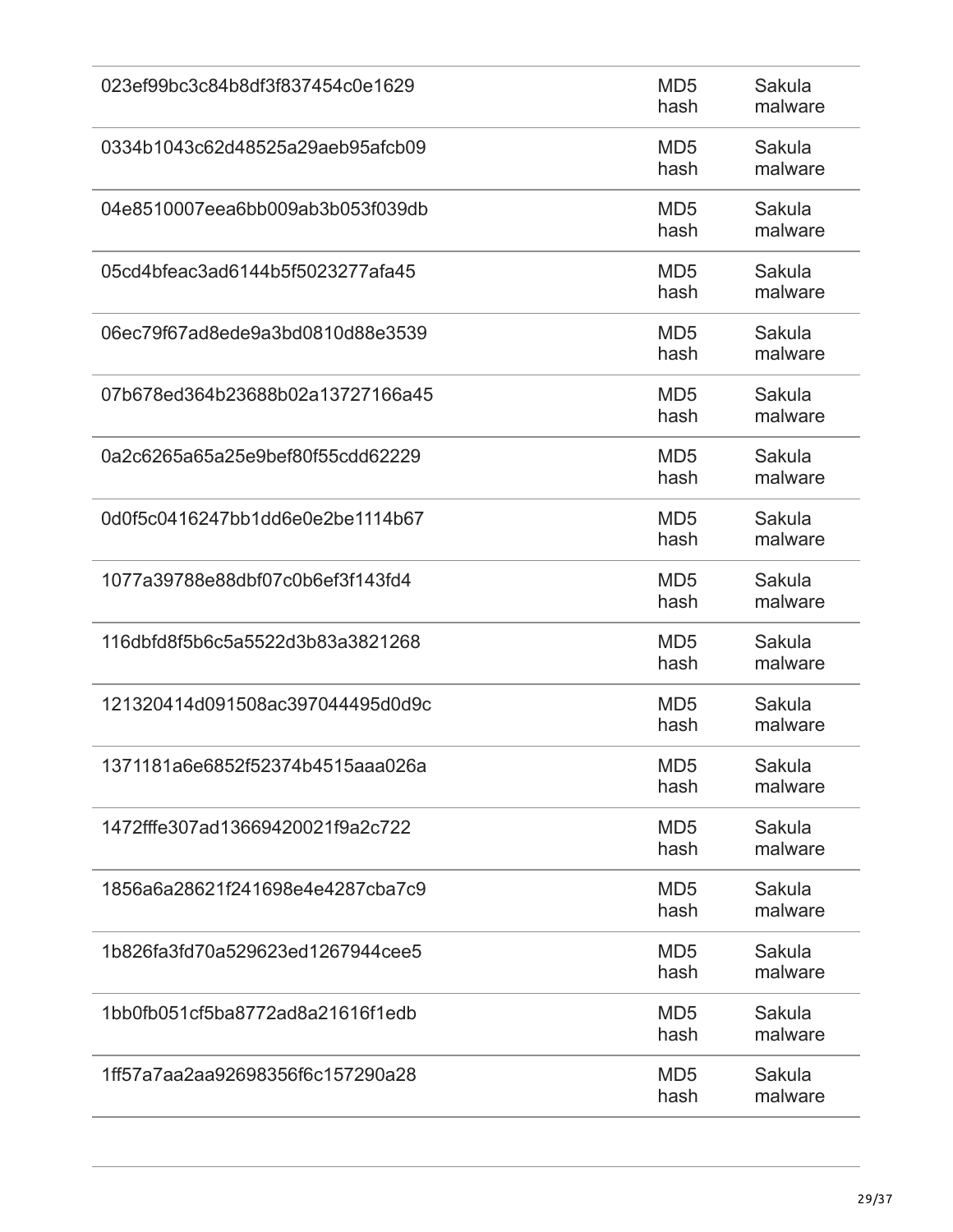| 21131bce815f2cb1bc0eb1fbf00b3c25 | MD <sub>5</sub><br>hash | Sakula<br>malware |
|----------------------------------|-------------------------|-------------------|
| 21ee6c85f431c2aa085b91ac0c86d27f | MD <sub>5</sub><br>hash | Sakula<br>malware |
| 23169a0a2eee3d12fde0f3efd2cd55f1 | MD <sub>5</sub><br>hash | Sakula<br>malware |
| 231d0bfe48388082f5769f3deef5bcab | MD <sub>5</sub><br>hash | Sakula<br>malware |
| 2414d83e97cb4c442b5594c6fbafe045 | MD <sub>5</sub><br>hash | Sakula<br>malware |
| 260349f5343244c439b211d9f9ff53cf | MD <sub>5</sub><br>hash | Sakula<br>malware |
| 276f06196001dcfa97a035509f0cd0aa | MD <sub>5</sub><br>hash | Sakula<br>malware |
| 29bd6cfc21250dfa348597a21a4a012b | MD <sub>5</sub><br>hash | Sakula<br>malware |
| 2adc305f890f51bd97edbece913abc33 | MD <sub>5</sub><br>hash | Sakula<br>malware |
| 2ca3f59590a5aeab648f292bf19f4a5e | MD <sub>5</sub><br>hash | Sakula<br>malware |
| 2f23af251b8535e24614c11d706197c3 | MD <sub>5</sub><br>hash | Sakula<br>malware |
| 2ff61b170821191c99d8b75bd01726f2 | MD <sub>5</sub><br>hash | Sakula<br>malware |
| 33be8e41a8c3a9203829615ae26a5b6e | MD <sub>5</sub><br>hash | Sakula<br>malware |
| 34b7aa103deefbe906df59106683cc97 | MD <sub>5</sub><br>hash | Sakula<br>malware |
| 3859b0ea4596d8f47677497d09bcc894 | MD <sub>5</sub><br>hash | Sakula<br>malware |
| 3a1df1ec3ef499bb59f07845e7621155 | MD <sub>5</sub><br>hash | Sakula<br>malware |
| 3edbc66089be594233391d4f34ec1f94 | MD <sub>5</sub><br>hash | Sakula<br>malware |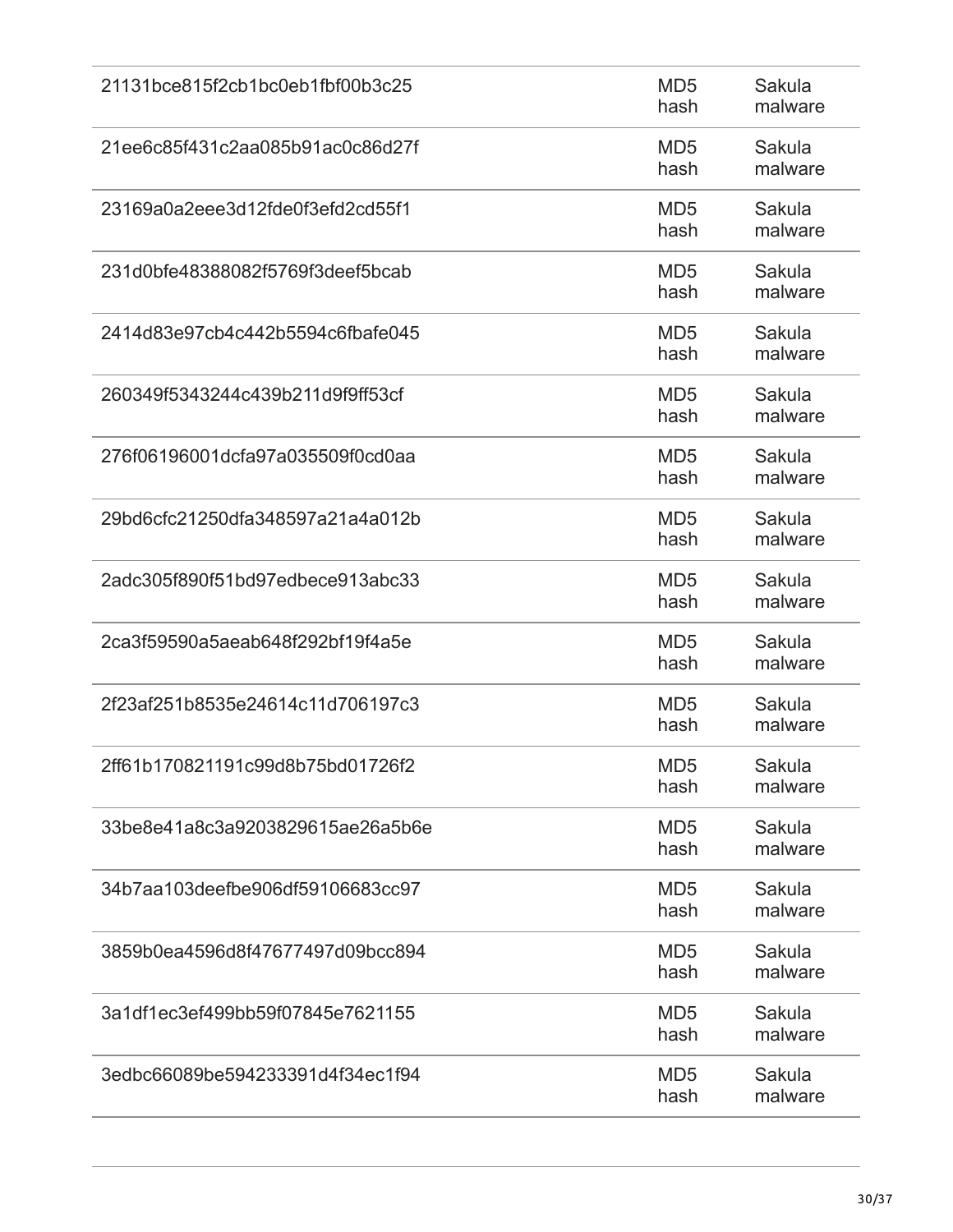| 3ff30fce107a01d3d17a9768abe6e086 | MD <sub>5</sub><br>hash | Sakula<br>malware |
|----------------------------------|-------------------------|-------------------|
| 416e598fb1ed9a7b6ce815a224015cb8 | MD <sub>5</sub><br>hash | Sakula<br>malware |
| 416e831d583665352fe16fe9232d36cf | MD <sub>5</sub><br>hash | Sakula<br>malware |
| 421bff8f5dd218727283a2914424eccc | MD <sub>5</sub><br>hash | Sakula<br>malware |
| 43e6a46d8789e1563e94ff17eff486d7 | MD <sub>5</sub><br>hash | Sakula<br>malware |
| 470e8dd406407b50483ce40de46660af | MD <sub>5</sub><br>hash | Sakula<br>malware |
| 488c55d9a13c7fa8ee1aa0c15a43ab1e | MD <sub>5</sub><br>hash | Sakula<br>malware |
| 492c59bddbcbe7cbd2f932655181fb08 | MD <sub>5</sub><br>hash | Sakula<br>malware |
| 4d8482da8730a886e4d21c5bfb7cd30e | MD <sub>5</sub><br>hash | Sakula<br>malware |
| 4e239b731a0f1dbf26b503d5e2a81514 | MD <sub>5</sub><br>hash | Sakula<br>malware |
| 501db97a6b60512612909cfe959fbcd0 | MD <sub>5</sub><br>hash | Sakula<br>malware |
| 5496cff5e3bf46448c74fbe728763325 | MD <sub>5</sub><br>hash | Sakula<br>malware |
| 55daa4271973bb71ad4548225675e389 | MD <sub>5</sub><br>hash | Sakula<br>malware |
| 567a33e09af45123678042e620f31769 | MD <sub>5</sub><br>hash | Sakula<br>malware |
| 5a843bc0b9f4525b1ee512e1eba95641 | MD <sub>5</sub><br>hash | Sakula<br>malware |
| 5a894c18c5cc153f80699145edd1c206 | MD <sub>5</sub><br>hash | Sakula<br>malware |
| 5b76c68f9ca61bfd8a5bcbf2817a1437 | MD <sub>5</sub><br>hash | Sakula<br>malware |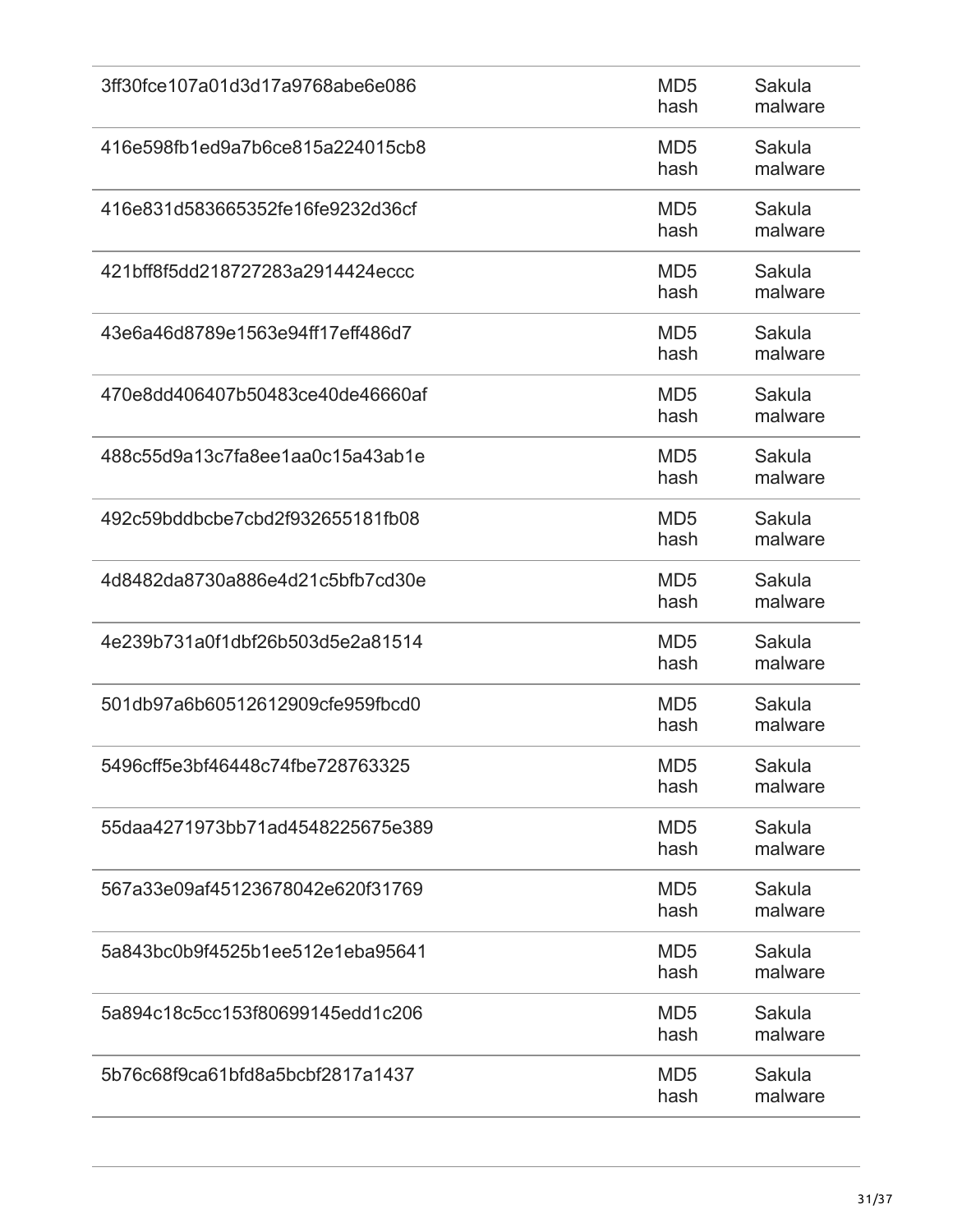| 5bb780344a601f4eff9ce0c55daf4361 | MD <sub>5</sub><br>hash | Sakula<br>malware |
|----------------------------------|-------------------------|-------------------|
| 5eea7686abeba0affa7efce4da31f277 | MD <sub>5</sub><br>hash | Sakula<br>malware |
| 5ff5916c9f7c593d1d589c97c571b45a | MD <sub>5</sub><br>hash | Sakula<br>malware |
| 617eda7bcba4e3d5acc17663bbc964b3 | MD <sub>5</sub><br>hash | Sakula<br>malware |
| 62d4777dd8953743d26510f00b74f444 | MD <sub>5</sub><br>hash | Sakula<br>malware |
| 62e82c46647d2d2fe946791b61b72a4d | MD <sub>5</sub><br>hash | Sakula<br>malware |
| 638304bf859e7be2f0fa39a655fdaffc | MD <sub>5</sub><br>hash | Sakula<br>malware |
| 63f171705b28a05c84b67750b7e0ebf7 | MD <sub>5</sub><br>hash | Sakula<br>malware |
| 69374e5bcb38a82ef60c97ec0569ded3 | MD <sub>5</sub><br>hash | Sakula<br>malware |
| 6a273afa0f22d83f97d9fd2dc7dce367 | MD <sub>5</sub><br>hash | Sakula<br>malware |
| 6a7b2feed82d8d1746ac78df5a429bce | MD <sub>5</sub><br>hash | Sakula<br>malware |
| 6bdf4e5b35b4cc5d3d519edc67086d7f | MD <sub>5</sub><br>hash | Sakula<br>malware |
| 6c3523020a2ba0b7045060707d8833ea | MD <sub>5</sub><br>hash | Sakula<br>malware |
| 6c4d61fedd83970cf48ef7fdd2a9871b | MD <sub>5</sub><br>hash | Sakula<br>malware |
| 6d308fc42618812073481df1cd0452a7 | MD <sub>5</sub><br>hash | Sakula<br>malware |
| 71bbd661a61e0fee1f248f303af06f3f | MD <sub>5</sub><br>hash | Sakula<br>malware |
| 7248d4b73d68cfc023d8d156c63f6b74 | MD <sub>5</sub><br>hash | Sakula<br>malware |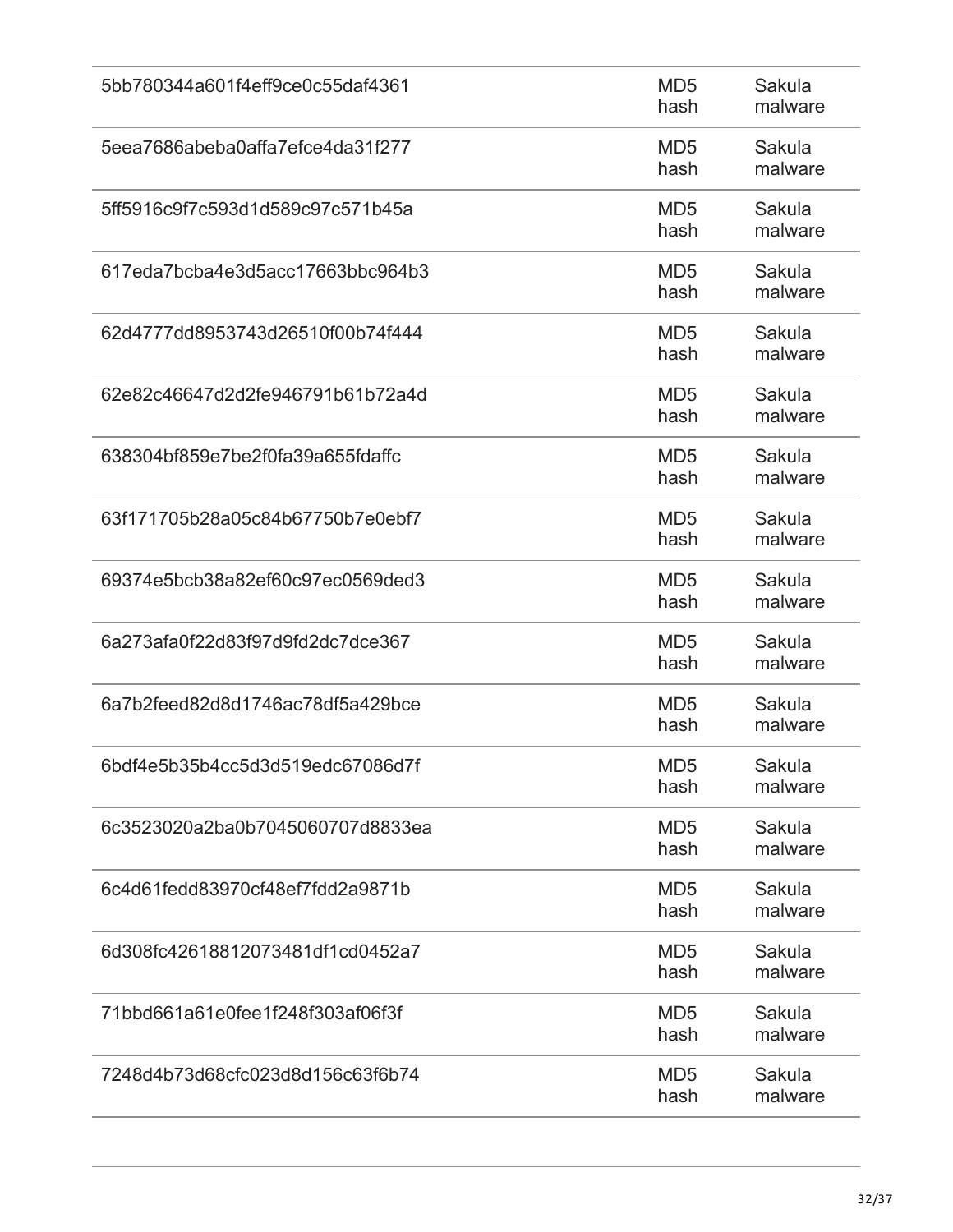| 77a25486d425825986d2c6306a61f637 | MD <sub>5</sub><br>hash | Sakula<br>malware |
|----------------------------------|-------------------------|-------------------|
| 7d2c9936bff1e716b8758376cd09505d | MD <sub>5</sub><br>hash | Sakula<br>malware |
| 7ee7a9446d7cf886223274d809d375d6 | MD <sub>5</sub><br>hash | Sakula<br>malware |
| 80eb86542ce7ad99acc53a9f85b01885 | MD <sub>5</sub><br>hash | Sakula<br>malware |
| 836a618341c6149e7c83e99755a7fd5f | MD <sub>5</sub><br>hash | Sakula<br>malware |
| 895dc0a3adfafce2a74d733ff2a8754e | MD <sub>5</sub><br>hash | Sakula<br>malware |
| 8b3de46ecb113cd1ee2d9ec46527358f | MD <sub>5</sub><br>hash | Sakula<br>malware |
| 8b52cd1df70ef315bce38223ac7f4ec3 | MD <sub>5</sub><br>hash | Sakula<br>malware |
| 8feb7d6eae0ab9c1900fb6d0b236201b | MD <sub>5</sub><br>hash | Sakula<br>malware |
| 90bc832fbaa6bbd7e4251c39473e5a4b | MD <sub>5</sub><br>hash | Sakula<br>malware |
| 930af711a1579f3e1326cdb6d0005398 | MD <sub>5</sub><br>hash | Sakula<br>malware |
| 9526e4abcacc4e4a55fa1b2fc2313123 | MD <sub>5</sub><br>hash | Sakula<br>malware |
| 97479fa13d9b96da33cdb49749fc2baf | MD <sub>5</sub><br>hash | Sakula<br>malware |
| 97a6e9e93bc591baf588bada61559d6a | MD <sub>5</sub><br>hash | Sakula<br>malware |
| 97fc2d9b514f3183ae7c800408e5c453 | MD <sub>5</sub><br>hash | Sakula<br>malware |
| 985e819294cdc3b5561c5befa4bcbc5b | MD <sub>5</sub><br>hash | Sakula<br>malware |
| 9c4db94cc3bdb9b5864bde553bff1224 | MD <sub>5</sub><br>hash | Sakula<br>malware |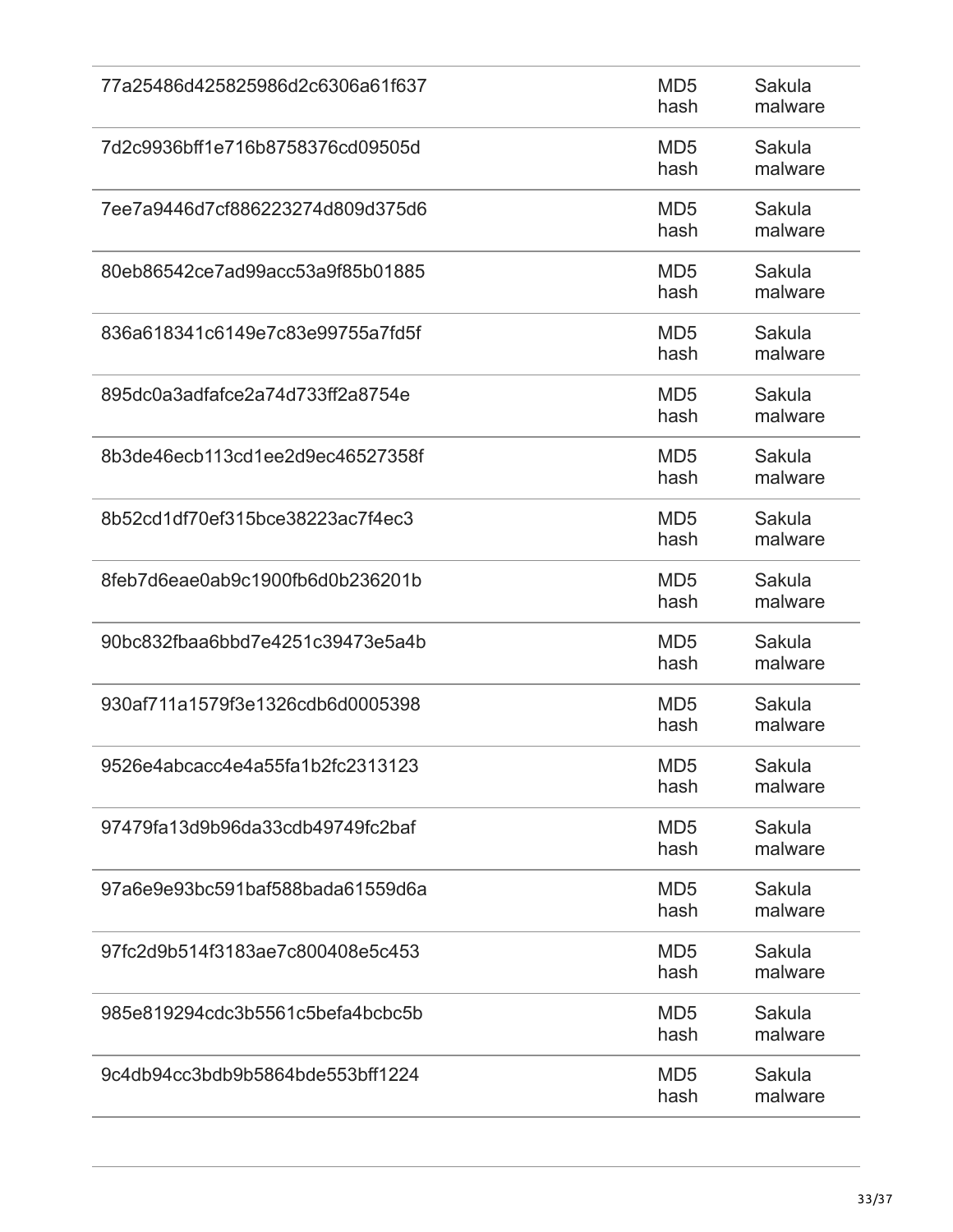| 9cee5c49dcaad59ea0eea6e7b67c304c | MD <sub>5</sub><br>hash | Sakula<br>malware |
|----------------------------------|-------------------------|-------------------|
| a006d31515bb2a54b5c3ddda8d66f24b | MD <sub>5</sub><br>hash | Sakula<br>malware |
| a05bc6c5f63880b565941ac5c5933bfe | MD <sub>5</sub><br>hash | Sakula<br>malware |
| a1a15a9e82880e8fc881668c70126315 | MD <sub>5</sub><br>hash | Sakula<br>malware |
| a39c424e6df5d10b74aa72fb3a120c0c | MD <sub>5</sub><br>hash | Sakula<br>malware |
| a4856f40fd013b6144db8fe19625434b | MD <sub>5</sub><br>hash | Sakula<br>malware |
| a554e8867a076768e57e923a249f7a09 | MD <sub>5</sub><br>hash | Sakula<br>malware |
| a81569d86c4a7bce2c446f169816a7ff | MD <sub>5</sub><br>hash | Sakula<br>malware |
| a90e38c3214eeba99aa46ad5e3ec34ff | MD <sub>5</sub><br>hash | Sakula<br>malware |
| a91ba2ab82553f43440ed24a9afeef82 | MD <sub>5</sub><br>hash | Sakula<br>malware |
| ab357c26a2ed7379b62dd1cc869690b7 | MD <sub>5</sub><br>hash | Sakula<br>malware |
| ab8badbf16a0cd7013197977f8b667e9 | MD <sub>5</sub><br>hash | Sakula<br>malware |
| ab91b9e35d2b1e56285c042eef95d324 | MD <sub>5</sub><br>hash | Sakula<br>malware |
| ae55d7b5c3d3bc7ed338d40ada25902f | MD <sub>5</sub><br>hash | Sakula<br>malware |
| aeed29398ceb645213cf639a9f80367c | MD <sub>5</sub><br>hash | Sakula<br>malware |
| af114e711259964b1db0235e9b39a476 | MD <sub>5</sub><br>hash | Sakula<br>malware |
| af661cb478510d1d00dfdf1f2de4e817 | MD <sub>5</sub><br>hash | Sakula<br>malware |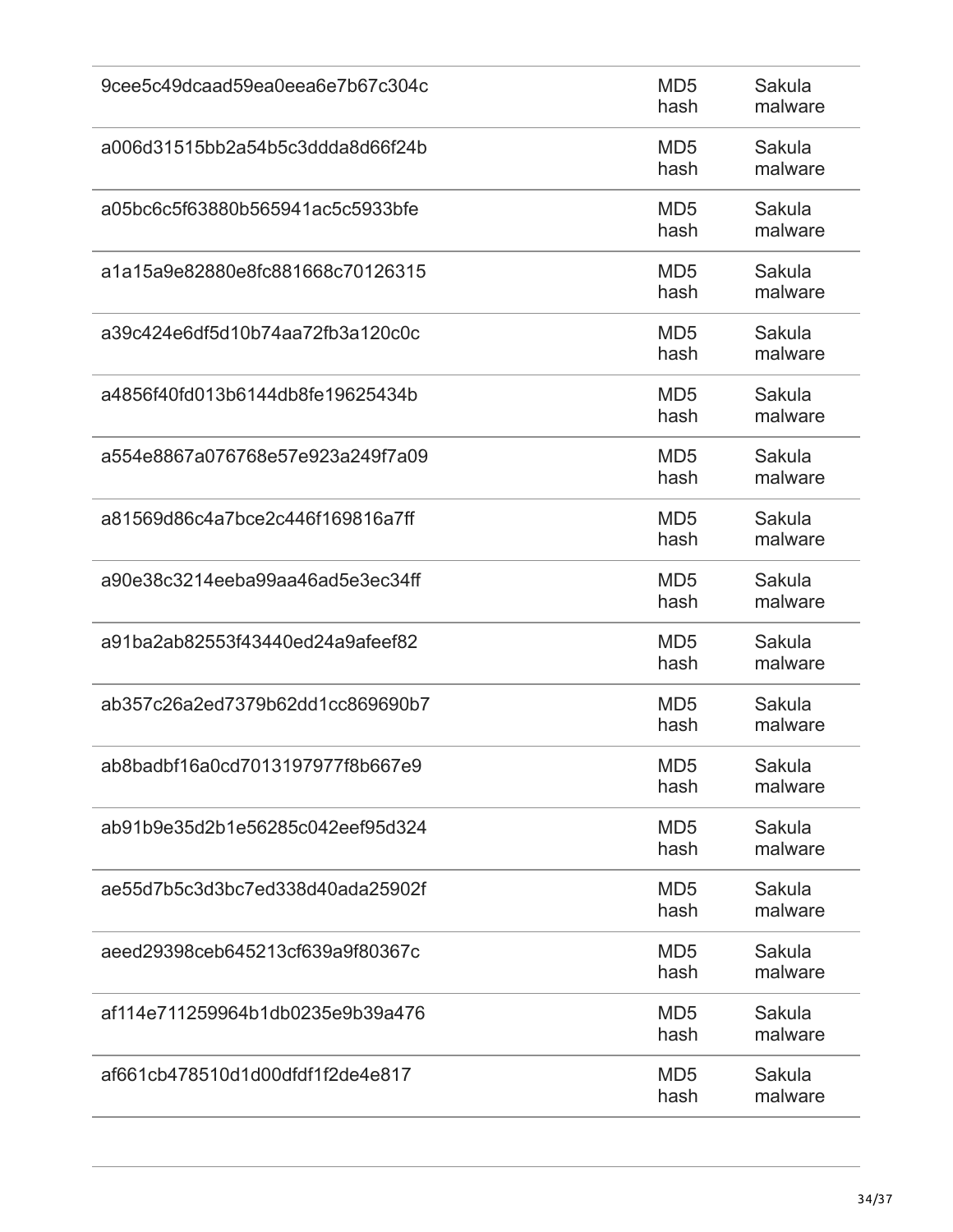| b31e97c9740d8e95e56a5957777830d7 | MD <sub>5</sub><br>hash | Sakula<br>malware |
|----------------------------------|-------------------------|-------------------|
| b38c4766ec0c5fb9b9e70af0b7414e78 | MD <sub>5</sub><br>hash | Sakula<br>malware |
| b6b3e7b18384bb632602662a7f559bcd | MD <sub>5</sub><br>hash | Sakula<br>malware |
| b8346b4a5f8b4a6d79814f9824940504 | MD <sub>5</sub><br>hash | Sakula<br>malware |
| ba5415f34927a356d4aaffb4bd7fe907 | MD <sub>5</sub><br>hash | Sakula<br>malware |
| bb57362757182b928d66d4963104ffe8 | MD <sub>5</sub><br>hash | Sakula<br>malware |
| bd48ca50da3b76aa497f28d842954c12 | MD <sub>5</sub><br>hash | Sakula<br>malware |
| bdb6a8a95e5af85d8b36d73ba33ec691 | MD <sub>5</sub><br>hash | Sakula<br>malware |
| bf35690e72a3fbd66ff721bd14a6599e | MD <sub>5</sub><br>hash | Sakula<br>malware |
| c5933a7ca469e98f7799c3ab52a1bc3c | MD <sub>5</sub><br>hash | Sakula<br>malware |
| c66b335fb606b542206b5a321beb2a76 | MD <sub>5</sub><br>hash | Sakula<br>malware |
| c6d1954b58a17bd203e7b6be9d5047d8 | MD <sub>5</sub><br>hash | Sakula<br>malware |
| c6eab24761a223e6c6f1a9d15ecca08a | MD <sub>5</sub><br>hash | Sakula<br>malware |
| cd1c95aa6f45101735d444aeb447225c | MD <sub>5</sub><br>hash | Sakula<br>malware |
| cfd1eb4ccdeea554d8cffa17021ffbfa | MD <sub>5</sub><br>hash | Sakula<br>malware |
| d1f0ff695021aed31ada3397ad1f491e | MD <sub>5</sub><br>hash | Sakula<br>malware |
| d2a27b9acb8dc9a9adbde76d2a10a189 | MD <sub>5</sub><br>hash | Sakula<br>malware |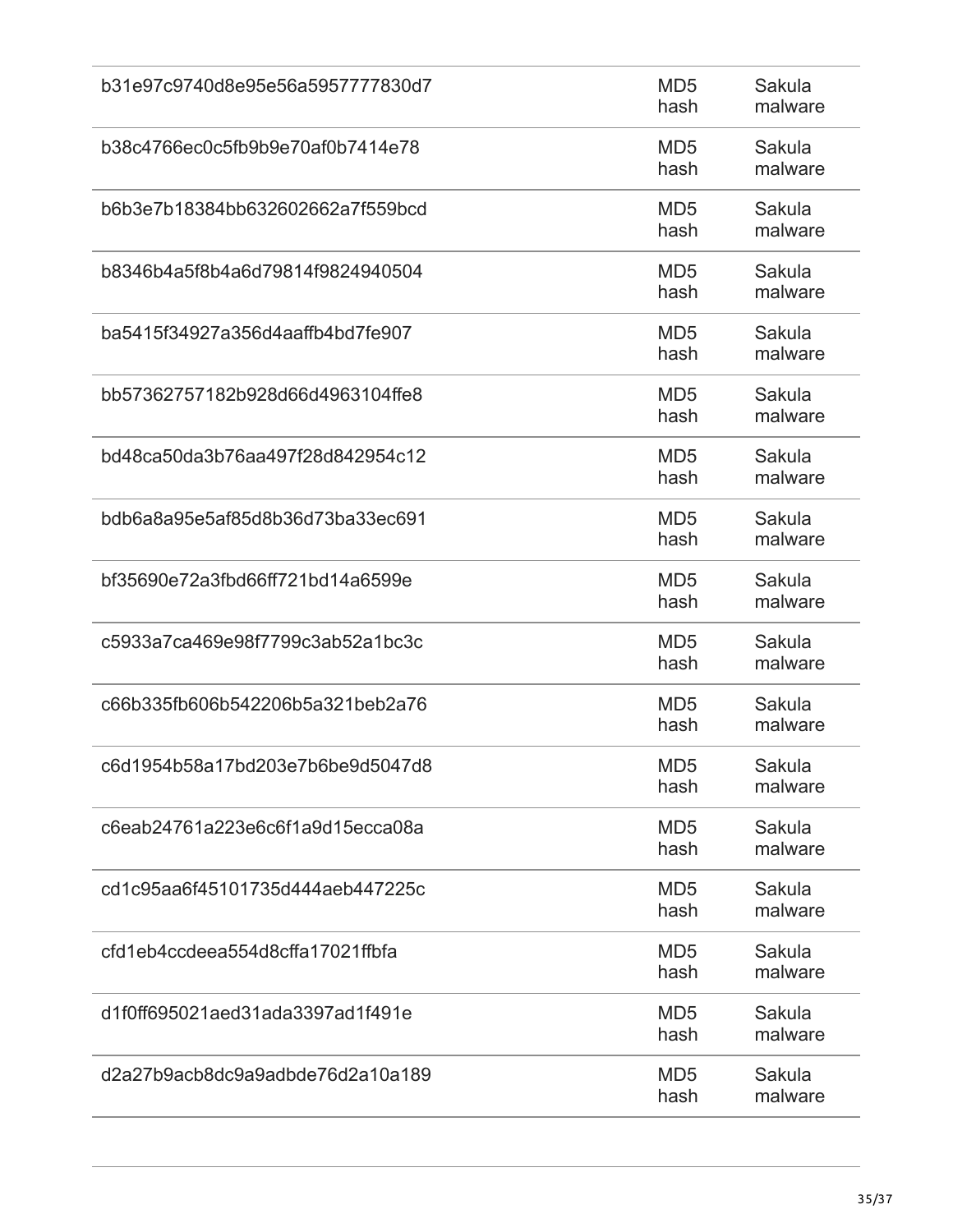| d3cb441f03e8370155381d74c2b7d827 | MD <sub>5</sub><br>hash | Sakula<br>malware |
|----------------------------------|-------------------------|-------------------|
| d57075de72308ed72d8f7e1af9ce8431 | MD <sub>5</sub><br>hash | Sakula<br>malware |
| d5d6881b4bef3544d9067b71af3287eb | MD <sub>5</sub><br>hash | Sakula<br>malware |
| d7351f6937379dbbeedc83d37a86e794 | MD <sub>5</sub><br>hash | Sakula<br>malware |
| d810b773e694279ece31106c26fb2869 | MD <sub>5</sub><br>hash | Sakula<br>malware |
| d82230d1ac02405d16530f849abdde0b | MD <sub>5</sub><br>hash | Sakula<br>malware |
| d875a70c4b07dcc18770870c9c1d2abd | MD <sub>5</sub><br>hash | Sakula<br>malware |
| dc7469f6b18cfce712156e3988d238d2 | MD <sub>5</sub><br>hash | Sakula<br>malware |
| df15e0f3169f65080ee7d783c061cda3 | MD <sub>5</sub><br>hash | Sakula<br>malware |
| dfea1e69d2f5d84a1b6c6b67b01b7ff8 | MD <sub>5</sub><br>hash | Sakula<br>malware |
| e0b6a8e23e0d586663e74f1e1d755ae0 | MD <sub>5</sub><br>hash | Sakula<br>malware |
| e13bf40bbdbba86d638c04e0d72de268 | MD <sub>5</sub><br>hash | Sakula<br>malware |
| e1b53ff413915e03245807b2eba504eb | MD <sub>5</sub><br>hash | Sakula<br>malware |
| e1ccd9f1696e4bf943fa2816356a443b | MD <sub>5</sub><br>hash | Sakula<br>malware |
| e36028a1bf428bb5a0993dc445deb5b8 | MD <sub>5</sub><br>hash | Sakula<br>malware |
| e7139a2e1e28efd6c303dc28f676ffe3 | MD <sub>5</sub><br>hash | Sakula<br>malware |
| e804f5d88ceb937b6ce0c900260793d3 | MD <sub>5</sub><br>hash | Sakula<br>malware |